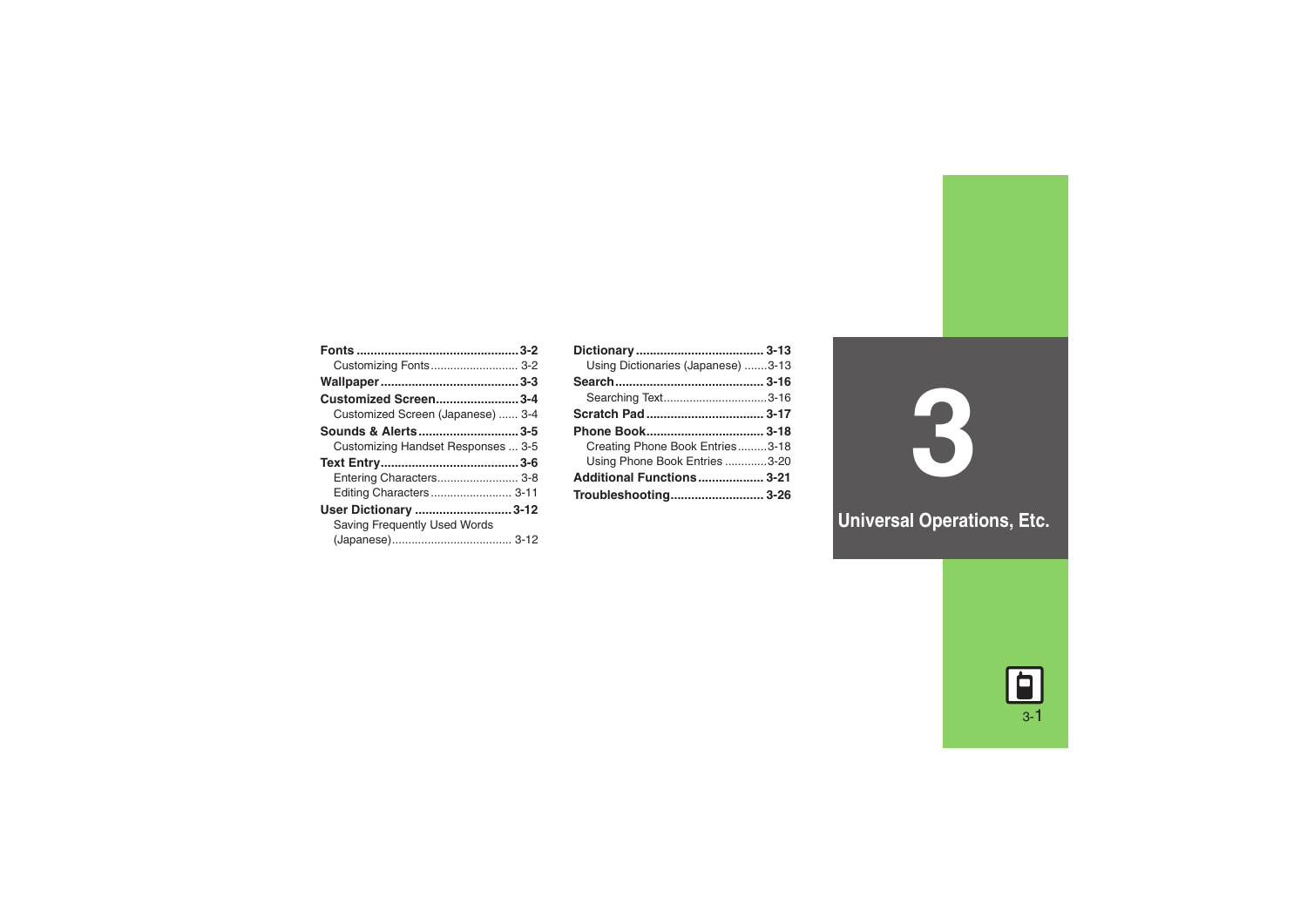# <span id="page-1-1"></span><span id="page-1-0"></span>**Customizing Fonts**

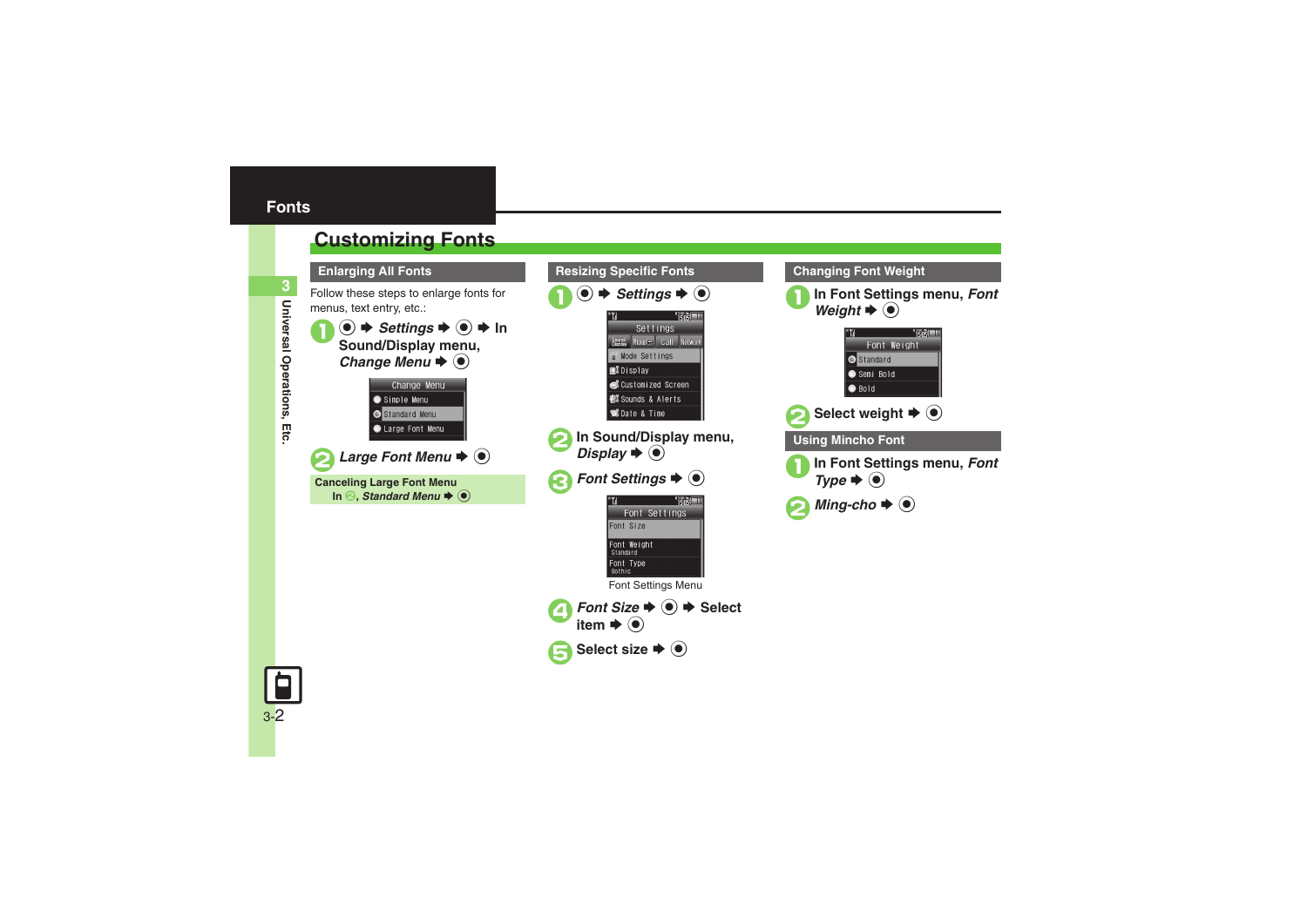# **Wallpaper**







Wallpaper Menu

## Select folder  $\blacktriangleright$   $\textcircled{\scriptsize{\bullet}}$

- - **Select file**  $\blacktriangleright$  **(** $\blacklozenge$ **)**
	- Some files may not be usable.
	- . Omit the next step when *Preset*  **Pictures** is selected in  $\Omega$





### <span id="page-2-0"></span>**Slide Show Wallpaper**

Set Slide Show to appear in Standby. Some images may not appear.



*Pictures* or *DCIM*  $\rightarrow$   $\odot$ 

- Select sub folder  $\div$  **(** $\bullet$ **)**  $\div$  $r \blacktriangleright @$ 
	- . Omit steps for sub folder if none is applicable.

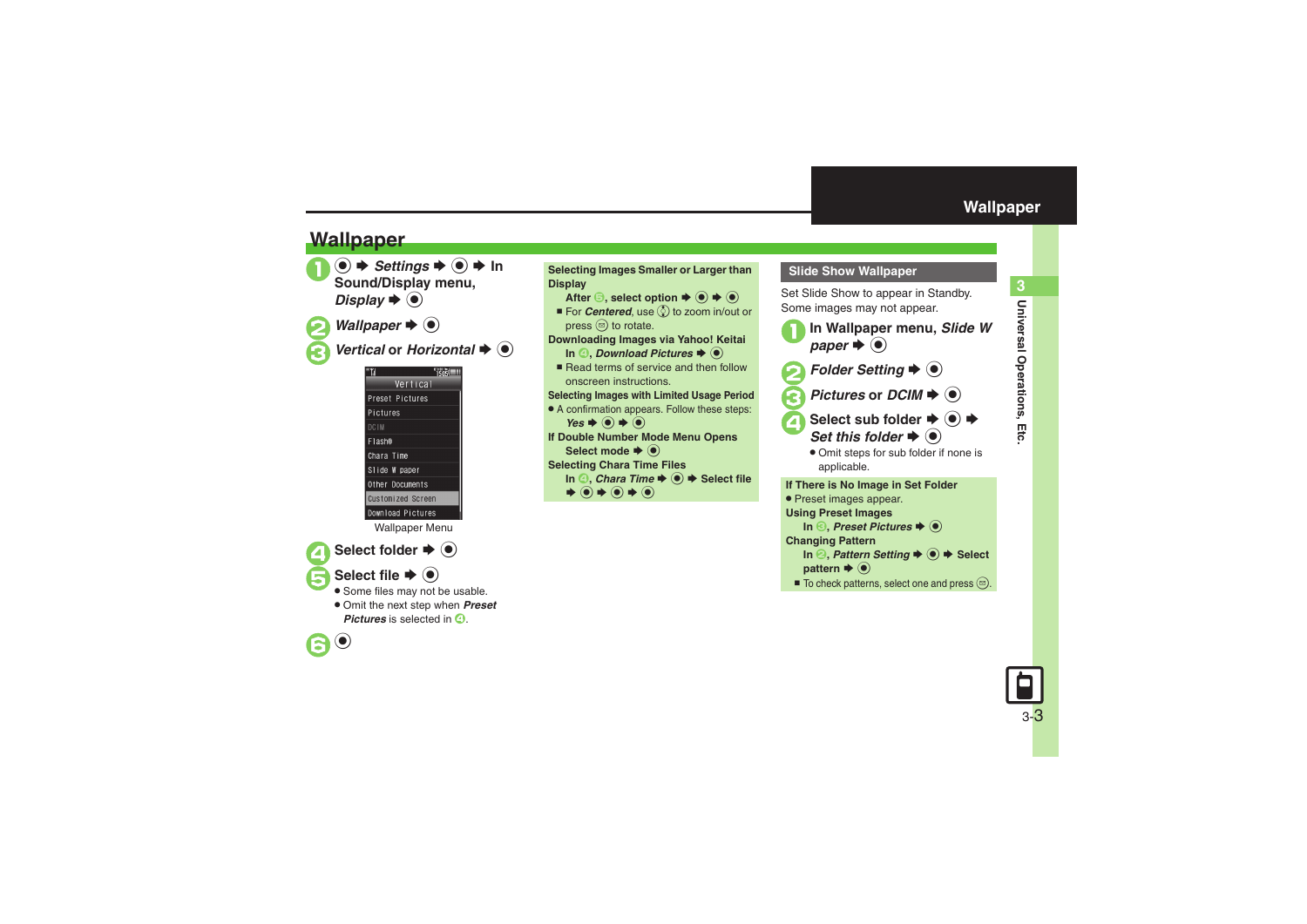# <span id="page-3-1"></span><span id="page-3-0"></span>**Customized Screen (Japanese)**



### **Downloading Customized Screens Customized Screen Setup**

Read information (price, etc.) on Customized Screen download page.

1 **●** *Data Folder*  $\rightarrow$  **●** *Customized Screen*  $\rightarrow$  **●** 



Customized Screen Menu



. Follow onscreen instructions.



1**In Customized Screen menu, select Customized Screen**  $\blacklozenge$ 



### **Applying Fee-Based Customized Screen**

- If Contents Key is required, follow these steps:
	- After  $\textbf{0}$ ,  $\textbf{0} \rightarrow \text{Yes} \rightarrow \textbf{0}$
- $\blacksquare$  Read terms of service and then follow onscreen instructions.



**Universal Operations, Etc.**

Ętc

Universal Operations,

**3**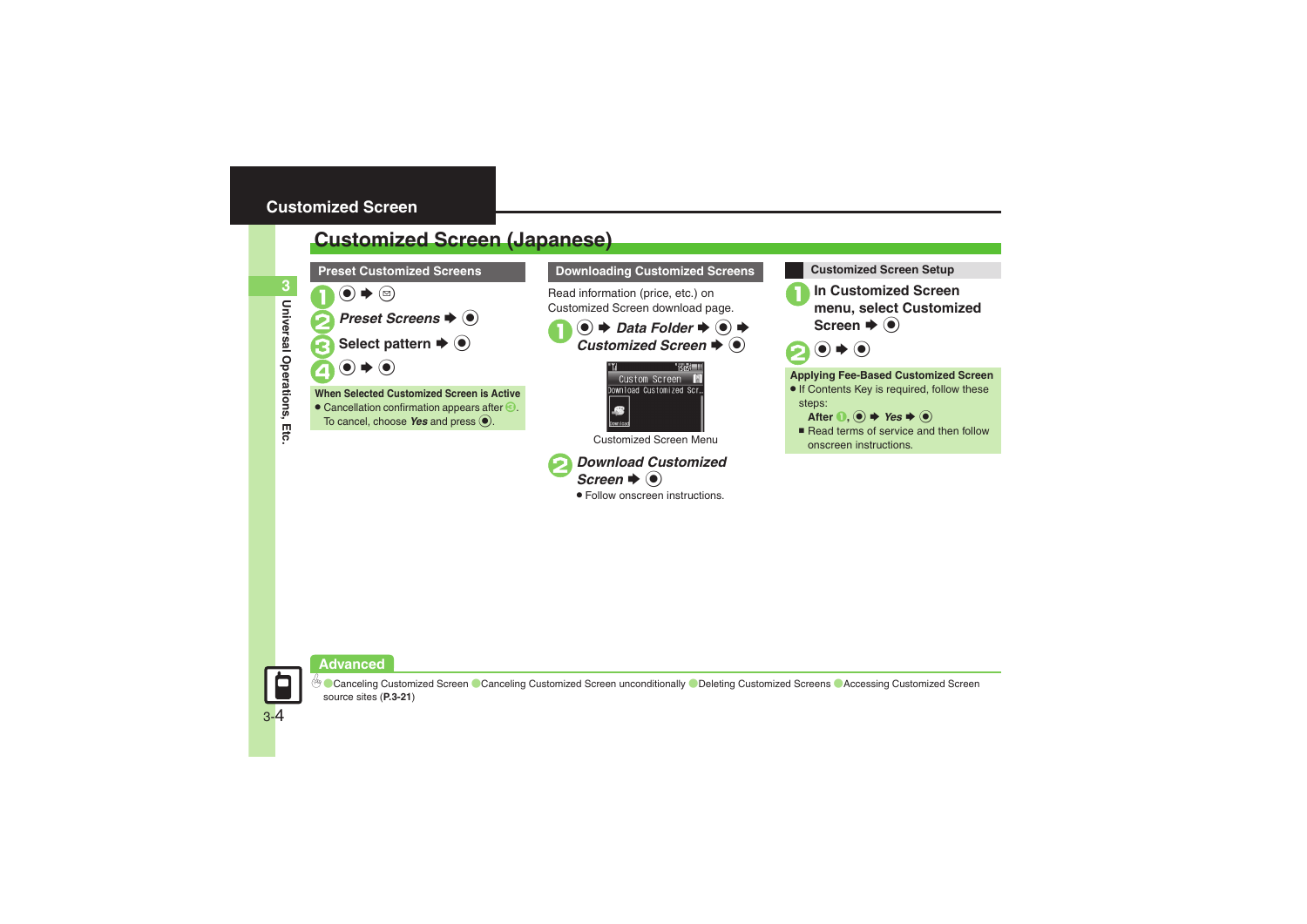**Universal Operations, Etc.**

Universal Operations, Etc

**3**

# <span id="page-4-1"></span>**Customizing Handset Responses**

**●**  $\rightarrow$ *Settings* $\rightarrow$  **●**  $\rightarrow$  **In Sound/Display menu,** *Sounds & Alerts*  $\blacklozenge$ 



Sounds & Alerts Menu



*Ringtone/videos*  $\blacktriangleright$   $\odot$ 

### **Select item**  $\rightarrow$  $\odot$

 For *For New Message*, etc., select Assign Tone and press  $\textcircled{\textcirc}$ .



Select folder  $\blacktriangleright$   $\textcircled{\scriptsize\bullet}$ 

Select tone/file  $\blacktriangleright$   $\textcircled{\scriptsize{\bullet}}$ 

**Ringtone Setting Ring Time for Incoming Mail, etc.** After  $\textcircled{\textbf{3}}$ , *Duration*  $\textup{\textbf{4}}$  ( $\textcircled{\textbf{6}}$ )  $\textup{\textbf{4}}$  Enter time  $\blacktriangleright$   $\textcircled{\scriptsize{\textcircled{\small{}}}}$ **Playing Video for Incoming Transmissions**  $\text{In} \textcircled{4}$ , *Videos*  $\Rightarrow$   $\textcircled{4}$   $\Rightarrow$  Select file  $\Rightarrow$   $\textcircled{6}$ **If Portion of File Content is Specifiable**  $\bullet$  After  $\bigcirc$ , start point selection window opens. Follow these steps: **Select start point**  $\blacklozenge$  $\textcircleddiamond}$ **Selecting Files with Limited Usage Period** . A confirmation appears. Choose *Yes* and  $pres \odot$  to proceed. **Machi-Uta® Service Registration** 

**(Japanese)**

Use Machi-Uta® to play music instead of the standard ringback tone for the other party.

Machi-Uta® requires a separate contract and basic monthly fee.





*Register/Cancel*  $\blacklozenge$   $\blacklozenge$ Follow onscreen instructions.

<span id="page-4-0"></span>

**Important Vibration Usage Note**

**• Cancel Vibration when charging battery** to help avoid accidents.

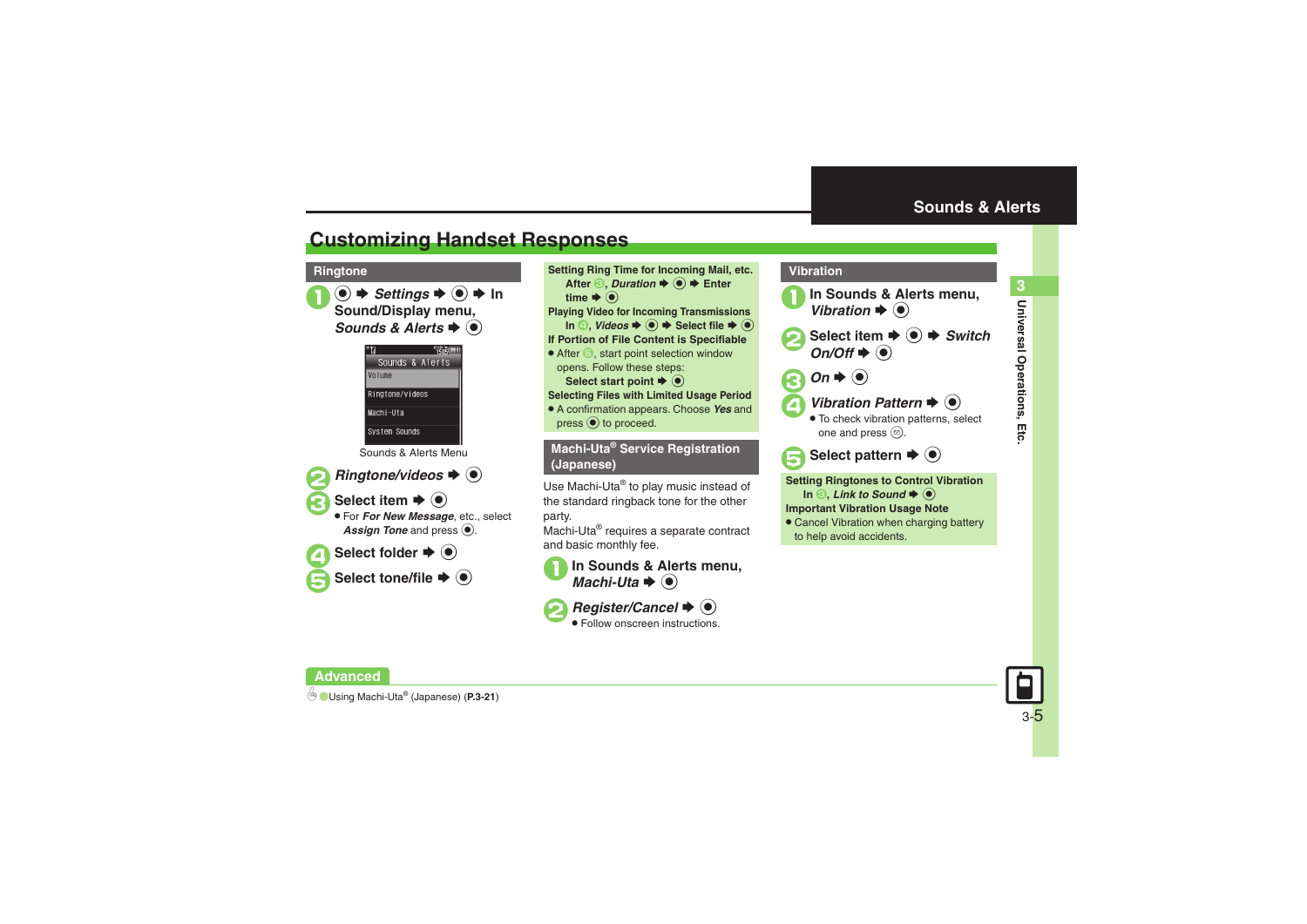# <span id="page-5-0"></span>**Text Entry**

Use handset keys or Touch Panel to enter text.

### **Handset Keys**



Unless noted otherwise, text entry descriptions are for text entry windows using handset keys.

**Opening Help**  $\textcircled{\scriptsize{\textcircled{\#}}}$  Help  $\blacktriangleright$   $\textcircled{\scriptsize{\textcircled{\#}}}$ **Note**• Pressing  $\circledcirc$  repeatedly may not close text entry windows.

### **Touch Panel**

Use Onscreen Keyboard to enter text.

- . Onscreen Keyboard keys correspond to Keypad keys.
- . Onscreen Keyboard appears when a text entry window is opened in Viewer position.

| Message:                                                                                                                                |                                                             |                      |
|-----------------------------------------------------------------------------------------------------------------------------------------|-------------------------------------------------------------|----------------------|
| a                                                                                                                                       | 0/30k                                                       |                      |
| Quick Phrase<br>こんにちは。                                                                                                                  | 0/                                                          |                      |
| abc<br>E.<br>$\overline{\mathbf{2}}$<br>m<br>ghi<br>起<br>$\boldsymbol{t}$<br>pars<br>tııv<br>戻<br>$\overline{a}$<br>也<br>Pict<br>0<br>Ð | de f<br>a<br>ß<br>mno<br><b>Ia</b><br><b>WXVZ</b><br>À<br>œ | Onscreen Keyboard    |
| Quick<br>ネル切断<br>Done<br>Phrase                                                                                                         |                                                             | <b>Function Keys</b> |
| <b>CLEAR</b> Options Add Art                                                                                                            | $\widehat{\epsilon}$ ND                                     |                      |
| Tap Switch                                                                                                                              |                                                             |                      |



. Tap *Switch* at the bottom to toggle Function Key assignments.

### **Function Key Assignments**

| Switch entry modes               |
|----------------------------------|
| Toggle case                      |
| Convert hiragana to kanji, etc.  |
| Enter current characters         |
| Reverse character options        |
| Undo conversion/deletion         |
| Use Quick Phrase                 |
| Convert to Graphic Mail          |
| Initiate Correction Conversion   |
| Open emoticon list               |
| Enter text from dictionaries     |
| Open previous (next) page        |
| <b>Show Cross-Carrier</b>        |
| Pictograms                       |
| Show all Pictograms              |
| <b>Initiate Quick Conversion</b> |
| Toggle suggestion mode           |
| Move cursor left/right           |
| Highlight text range             |
| Cancel Range Text                |
| Copy (cut) highlighted text      |
| Delete all characters            |
| Use dictionaries                 |
| End text entry                   |
| Hide Keyboard                    |
| Show Keyboard                    |
|                                  |

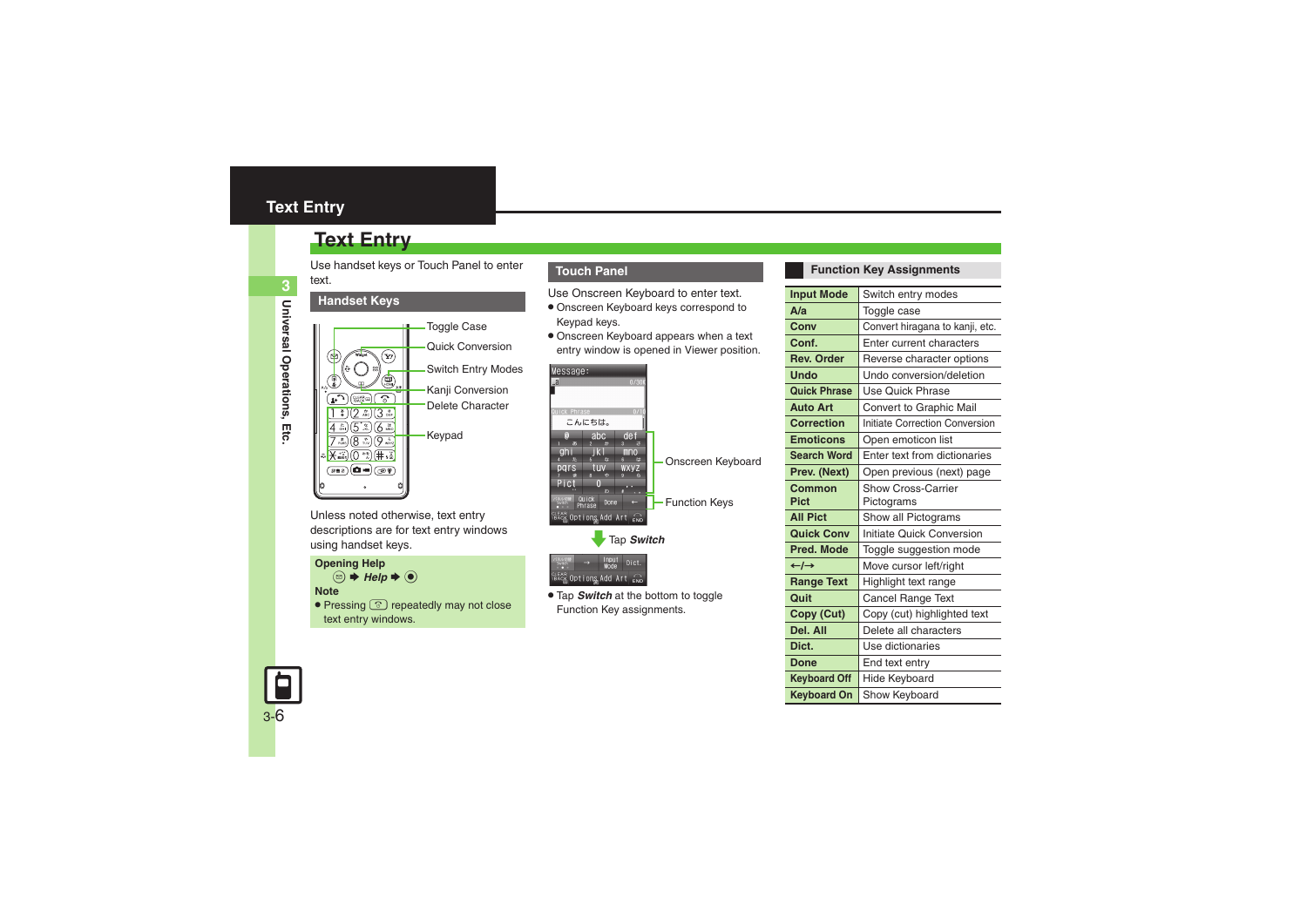### **Switching Entry Modes**





. Available entry modes appear.



Select mode  $\blacktriangleright$  ( $\blacklozenge$ )

Entry Mode Indicators:

|              | Kanji (Hiragana)                                |  |
|--------------|-------------------------------------------------|--|
|              | Double/Single-byte Katakana                     |  |
| A/a          | Double-byte Alphanumerics<br>(upper/lower case) |  |
| $A/\sqrt{a}$ | Single-byte Alphanumerics<br>(upper/lower case) |  |
|              | Single-byte Number                              |  |
| x            | <b>Character Code</b>                           |  |

 $\mathcal F$  appears when Predictive is active.

### **Character Entry Basics**

Use Keypad to enter characters. Multiple characters are assigned to each key. Press a key to toggle character options for that key.

**Example: In Double-byte Katakana mode, press** 1 **three times.**



 $\bullet$  Press  $\circled{r}$  to toggle options in reverse. To type characters assigned to the same key, press  $\circledcirc$  first.

**Example: In Single-byte Alphanumerics mode, enter** *no***.**

|  | $\alpha$ |  |
|--|----------|--|
|  |          |  |

. Long Press a key to enter the current character and advance cursor.





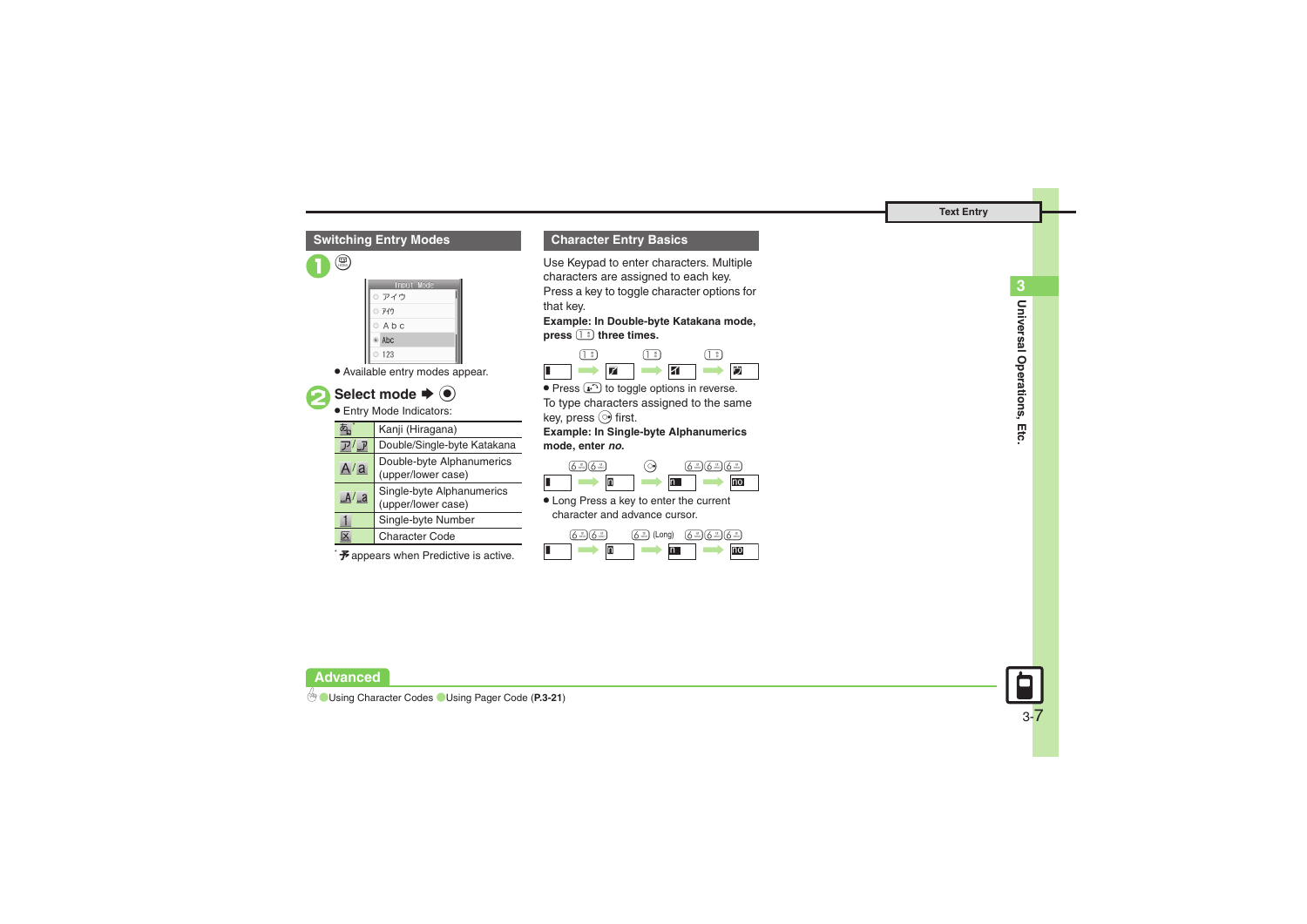# <span id="page-7-0"></span>**Entering Characters**



- Convert すずき to 鈴木.
	- 1**Type** すずき

| $e$ ssage: |   |
|------------|---|
|            | n |
|            |   |
|            |   |

- . In Kanji (Hiragana) mode, word suggestions change as hiragana are typed. (Predictive)
- Long Press . to toggle suggestion mode between Standard, Business, Male, Female and Automatic. (Personal Mode)





 $\bullet$ 

. Words likely to follow the entry appear based on previous entries. (Previous Usage)

### **When Target Word is Not Listed**

- Press  $\circledcirc$  or  $\circledcirc$  to segment hiragana to convert separately.
	- Press  $\circledcirc$  to toggle Predictive and Non-Predictive suggestions.

### **Single Kanji Conversion**

**Type reading in hiragana**  $\blacktriangleright$   $\widehat{X}$  (Long)

### **Advanced**



C[Inserting line breaks](#page-20-8) C[Inserting spaces](#page-20-9) C[Clearing entry log](#page-20-10) C[Changing Font Size](#page-20-11) C[Disabling suggestions based on entered characters](#page-21-0) CDisabling [suggestions based on entered words](#page-21-1)  $\bullet$  [Disabling emoticon/Pictogram suggestions based on entered words](#page-21-2)  $\bullet$  [Lowering type priorities in suggestion list](#page-21-3) ([Selecting a suggestion mode](#page-21-4) (**[P.3-21](#page-20-8)** - **[3-22](#page-21-4)**)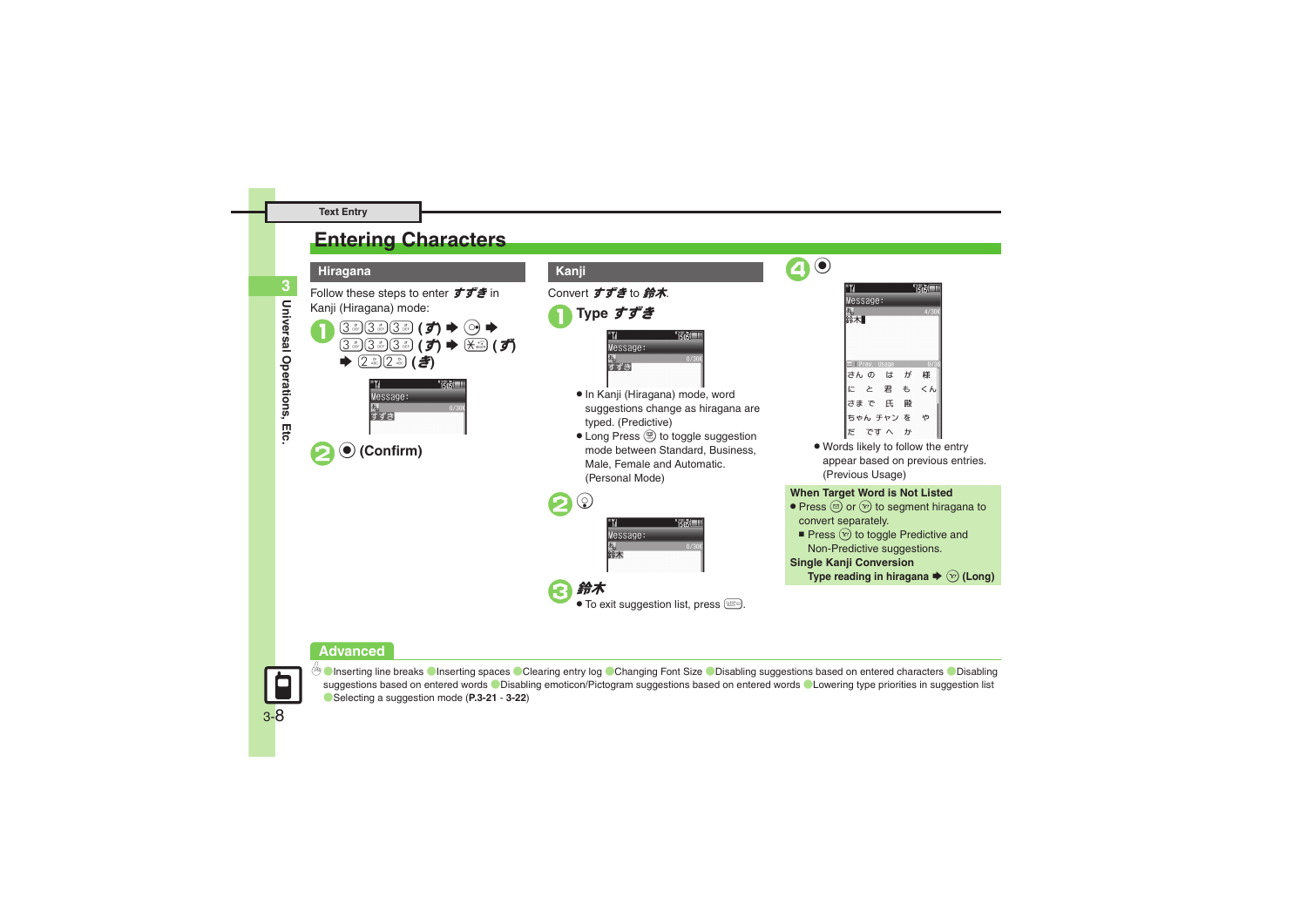### **Entering from Dictionaries (Search Word)**

Enter text by referring to word definitions, translations, etc.

# ■ Type hiragana **→** Before **completing entry,**  &



• Press (b) to toggle dictionaries.

**2** Select word, etc.  $\Rightarrow$  <sup>**0**</sup> . Definition/translation appears.



**One-Hiragana Conversion**

Type the first hiragana to access previously selected words. Example:  $\vec{J} \vec{J}$  was previously converted to 鈴木.



## **Correction Conversion**

After mistyping hiragana assigned to the same key (e.g., *い* instead of う), follow these steps to enter intended word/phrase from suggestion list without retyping: (Available when three or more hiragana are typed.)

■ Type hiragana **→** Before **selecting word/phrase,**  a **(Long)**

. Corrected word suggestions appear.



**2**Select word/phrase ♦ ●

### **Katakana**

Follow these steps to switch to Double-byte Katakana mode and enter ジュン:



| Message: |   |
|----------|---|
|          | F |
| ン        |   |
|          |   |

### **Pictograms & Symbols**

May be unavailable depending on the entry mode.



- . Pictogram or Symbol List appears. (Log appears if Pictogram/Symbol has been used.)
- 2 **<u> ම (toggle tabs) → ම or**  $\circledcirc$ **</u> (toggle Lists)**



- . While entering message text, press ( in Pictogram List to toggle Cross-Carrier Pictograms and all Pictograms. Alternatively, press (S) to switch to My Pictogram or Symbol List.
- 3**Select Pictogram or Symbol**   $\blacktriangleright$   $\textcircled{\scriptsize{}}$ 
	- . Pictograms are double-byte even in single-byte entry modes.



 $\rightarrow$  **List closes** 

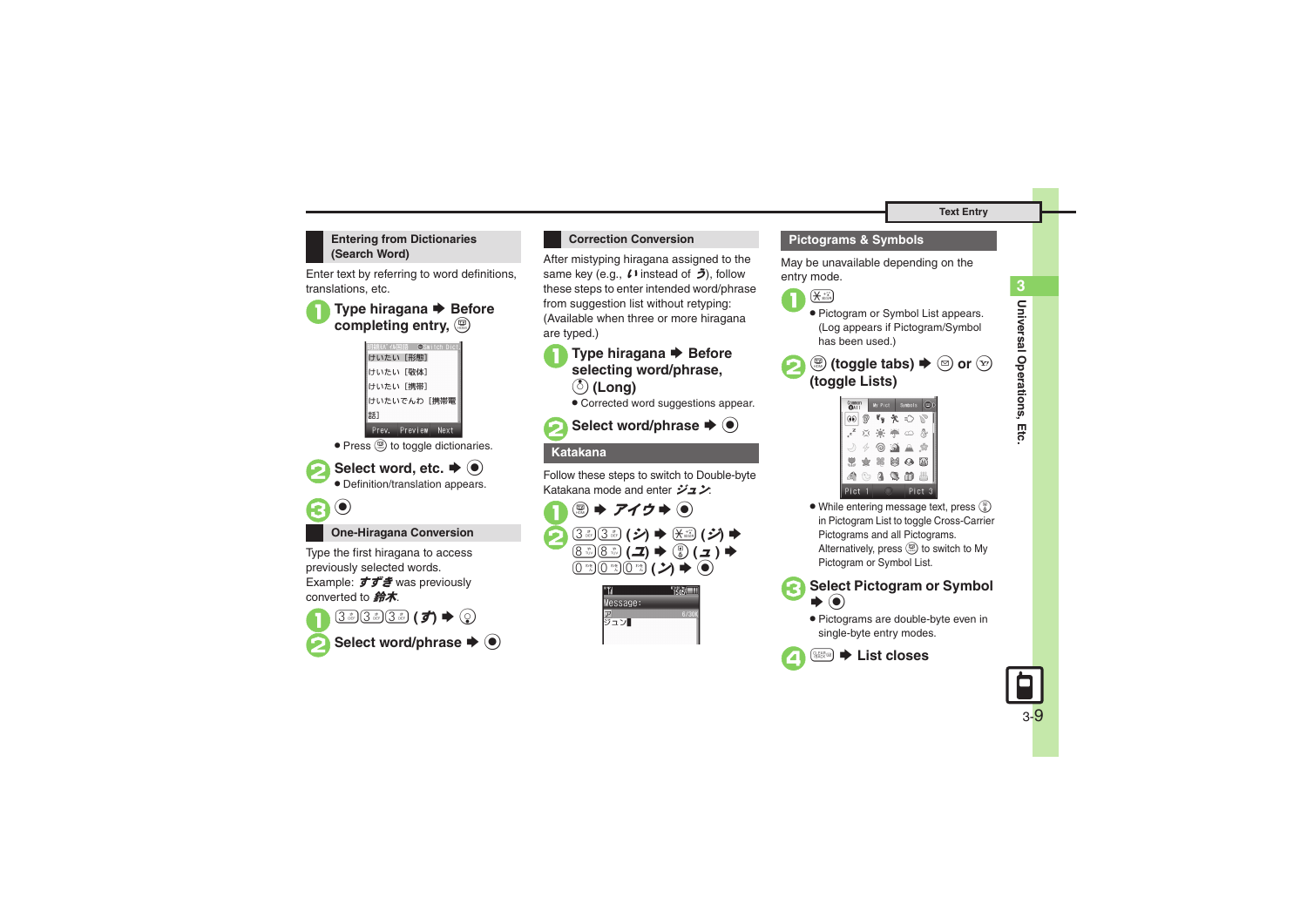### **Text Entry**



## **Hiragana to Katakana/ Alphanumeric Conversion**

Enter katakana and alphanumerics in Kanji (Hiragana) mode. Example: To enter *PM* Use key inscriptions.



# **Select word/phrase (PM)**

### **Quick Conversion (for Hiragana)**

A list of word suggestions appears based on the key pressed.

Example: To enter 終電





正田を 照度を 終電

### **One Hiragana Word Call**

. Type the first hiragana of entries you used Quick Conversion for and press  $\binom{5}{2}$ .

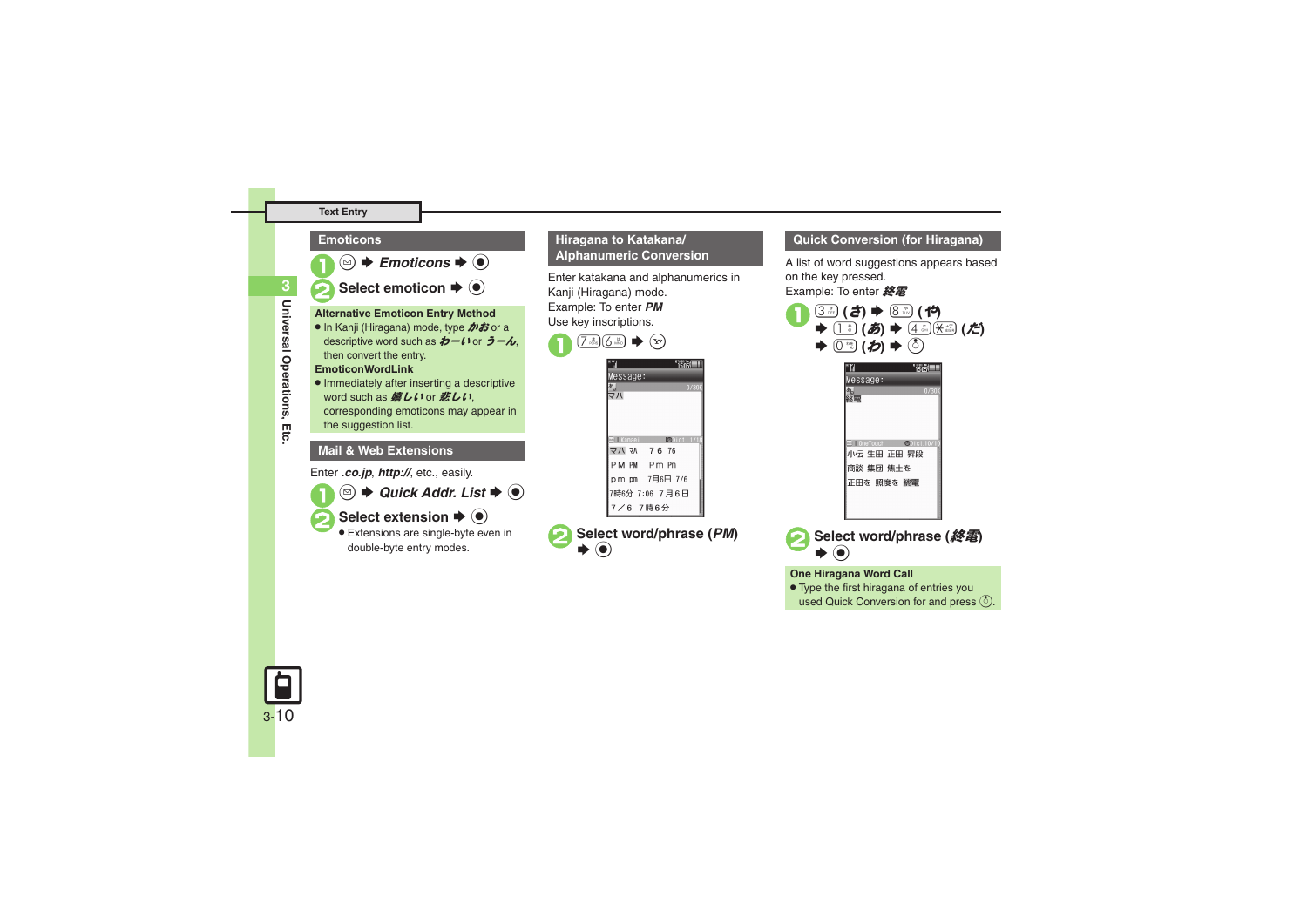# <span id="page-10-0"></span>**Editing Characters**

 $\boldsymbol{\Theta}$  $\frac{\text{GEAR}}{\text{BACK}}$ 

Follow these steps to correct **また、お願** いします to また明日お願いします.

### 1**Select character**



**TEAS!** Message: また関願いします

. The highlighted character is deleted.





### **Deleting & Editing Recovering Deleted Characters Copy/Cut & Paste** • Press  $\binom{n}{k}$  to recover characters deleted  $\mathbf 0$  $\textcircled{a}$   $\blacktriangleright$  *Cut* or *Copy*  $\blacktriangleright$   $\textcircled{a}$   $\blacktriangleright$ with  $@$ **Deleting All Text Select first character**  $\blacktriangleright$  $\textcircled{\tiny{\bullet}}$ • Long Press **staked** at the end of text. To  $^{01/01}$   $\frac{1}{2}$   $\frac{1}{2}$   $\frac{1}{2}$   $\frac{1}{2}$ delete characters on and after cursor,  $C<sub>II</sub>$ select the first character of text and Long お願いしますまた明日 Press **Jumping to the End or Top of Text Cut <sup><b>③**  $\blacktriangleright$  *Cursor Position*  $\blacktriangleright$  **●** *Jump*</sup> *to End* or *Jump* to *Top* ♦  $\odot$  $\bullet$  To cancel and start over, press  $\Im$ . **2**Highlight text range  $\rightarrow$  <sup>6</sup> Select target location  $\rightarrow$ ( **(Long) TEGS!** Message: また明日団願いします . Text is entered. **Pasting Previously Cut/Copied Text Select target location**  $\blacklozenge$  **<sup>©</sup> → Paste**  $\blacktriangleright$   $\textcircled{\scriptsize{*}}$  Select text  $\blacktriangleright$   $\textcircled{\scriptsize{*}}$ ■ Available when Paste List appears.



**Advanced**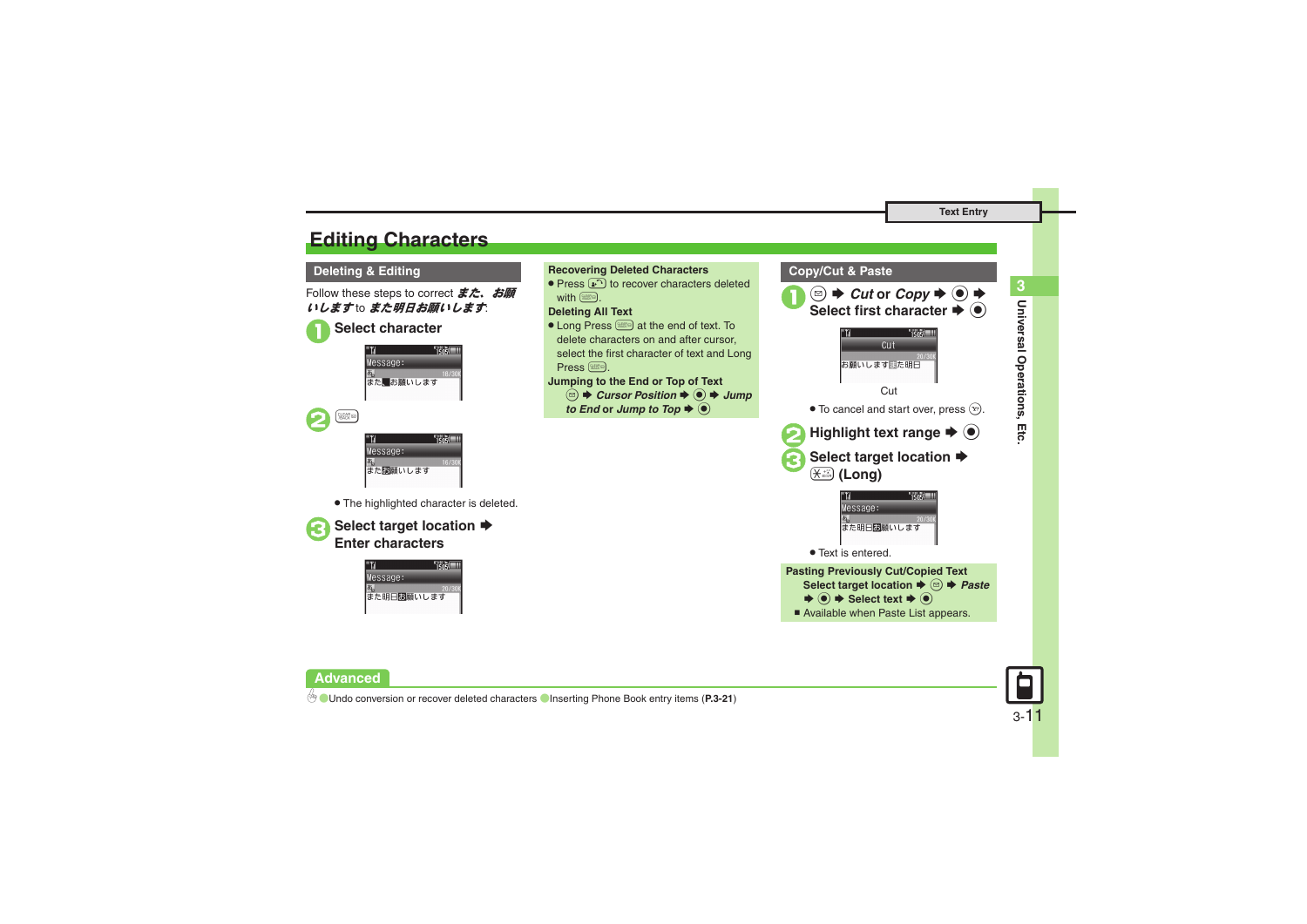# <span id="page-11-0"></span>**User Dictionary**

# <span id="page-11-1"></span>**Saving Frequently Used Words (Japanese)**

### **Saving Words**

Saved words appear among suggestions.



### **945SH Download Dictionary Canceling Dictionary**

Get specialized 945SH Download Dictionaries via SH-web Mobile Internet site (ジャープ メーカー サイト*SH-web* in Bookmarks; see **P.6-9**). Activate dictionaries to improve handset character conversion. Dictionary words appear among suggestions. Some dictionary files may not be usable.

**In User Dictionary menu,**<br>*Acquire Dictionary* ♦ ●

**Select number**  $\rightarrow$  **<del>●</del>** Select file  $\blacktriangleright$  ( $\blacklozenge$ )

. Existing dictionary is replaced.

In  $\Theta$ , select dictionary  $\blacktriangleright$   $\textcircled{\scriptsize{s}}$   $\blacktriangleright$  $\mathcal C$ ancel  $\blacktriangleright$   $\textcircled{\scriptsize{\bullet}}$ **Viewing Dictionary Information** In **2**, select dictionary  $\Rightarrow$   $\textcircled{a}$   $\Rightarrow$  *Info*  $\blacktriangleright$   $\textcircled{\scriptsize{}}$ **Reply Assist Dictionary (**メール返信アシ スト辞書**)**

- . When replying, this dictionary prioritizes original message words (katakana or alphanumerics) in suggestion list.
- . Effective in Kanji (Hiragana) mode.

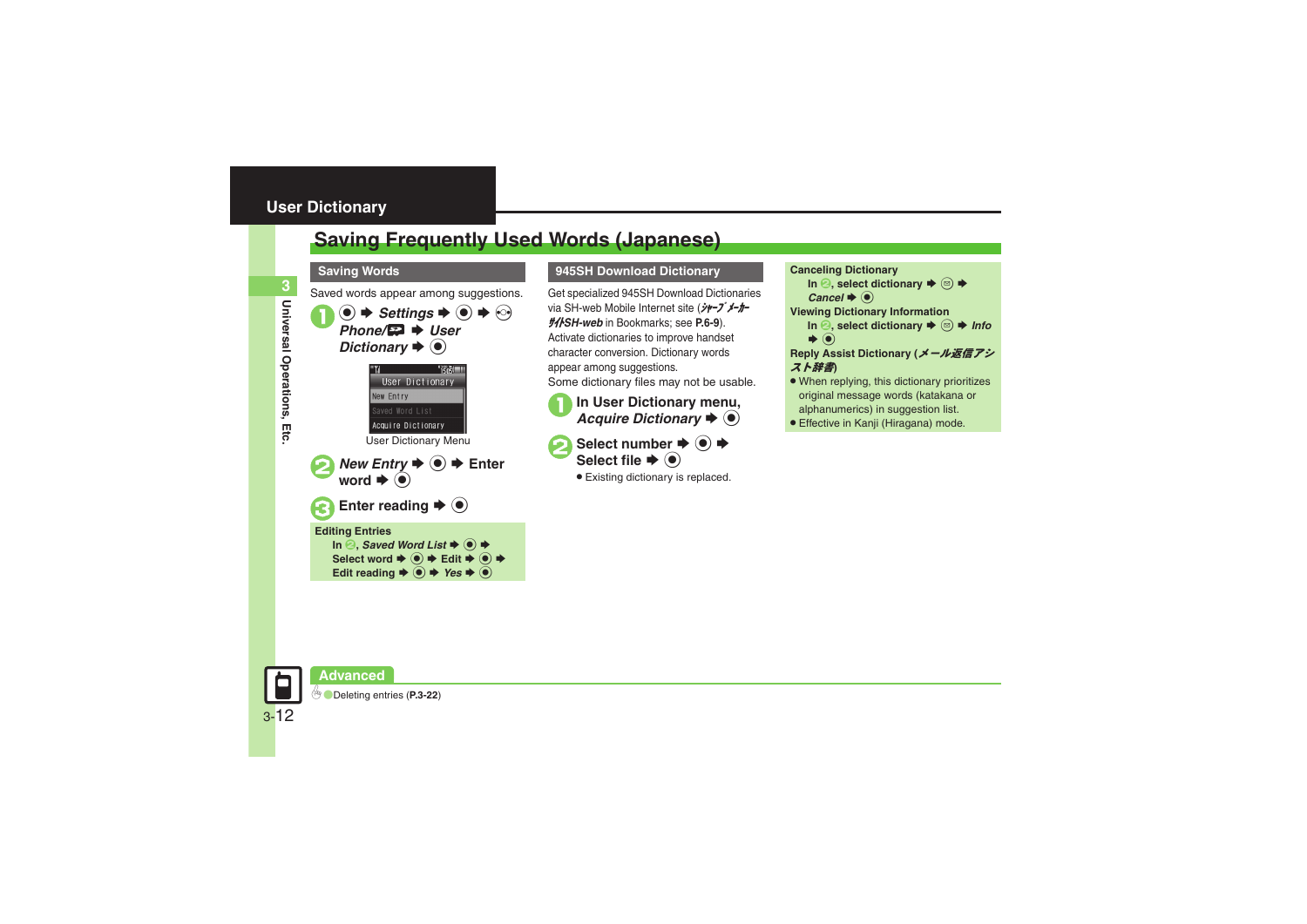**Universal Operations, Etc.**

Universal Operations, Etc

**3**

# <span id="page-12-1"></span>**Using Dictionaries (Japanese)**

Available Dictionaries:

| Preloaded<br>Dictionaries     | Meikyo Japanese Dictionary,<br>Genius English-Japanese<br>Dictionary, Genius<br>Japanese-English Dictionary                                                                                                                                                                                                                                                                                                                                                                                                                                   |  |
|-------------------------------|-----------------------------------------------------------------------------------------------------------------------------------------------------------------------------------------------------------------------------------------------------------------------------------------------------------------------------------------------------------------------------------------------------------------------------------------------------------------------------------------------------------------------------------------------|--|
| Online<br><b>Dictionaries</b> | Yahoo! Answers, Meikyo Japanese<br>Dictionary MX.net, Genius<br>English-Japanese Dictionary<br>MX.net, Genius Japanese-English<br>Dictionary MX.net, Imidas<br>Encyclopedia, Complete Japanese<br>Encyclopedia (Encyclopedia<br>Nipponica 2001) including<br>"Nipponica Plus," Digital Dai-ji-sen<br>Japanese Dictionary, Shogakukan<br>Progressive English-Japanese<br>Dictionary, Shogakukan Progressive<br>Japanese-English Dictionary, Hot<br>Pepper FooMoo, Amazon.co.jp,<br>Family Medical Encyclopedia,<br>Guide to Prescription Drugs |  |

\*Download and add dictionaries as needed.

### **Online Dictionaries**

**Advanced**

- . Online dictionary use requires Internet connection incurring packet transmission fees. Information fees may also apply. Read terms of service and then follow onscreen instructions.
- . Update dictionary list for most recent versions.

# **Using Preloaded Dictionaries Searching As-You-Type**  $#B()$   $\rightarrow$   $(Y')$ Switch Dictionary **明鏡fパイル国語** ) ジーニアスモバイル英和 ジーニアスモバイル和英 ネット辞書 Select dictionary  $\blacktriangleright$  ( $\blacklozenge$ ) ジーニアスモバイル和英 Dictionary Window . Last used dictionary appears first.

# <sup>3</sup>**Enter reading (spelling for English-Japanese dictionary)**

| ニアスモバイル和英  |
|------------|
| ケイタイ<br>ヨミ |
| けいたい [形態]  |
| けいたい [携帯]  |

- . Enter reading in katakana.
- . Search results appear as you type.

<span id="page-12-0"></span>



### 0([Changing Font Size](#page-21-6) ([Looking up copied words in dictionaries](#page-21-7) ([Viewing dictionary information](#page-21-8) ([Updating dictionary list](#page-21-9) (And more on **[P.3-22](#page-21-6)**)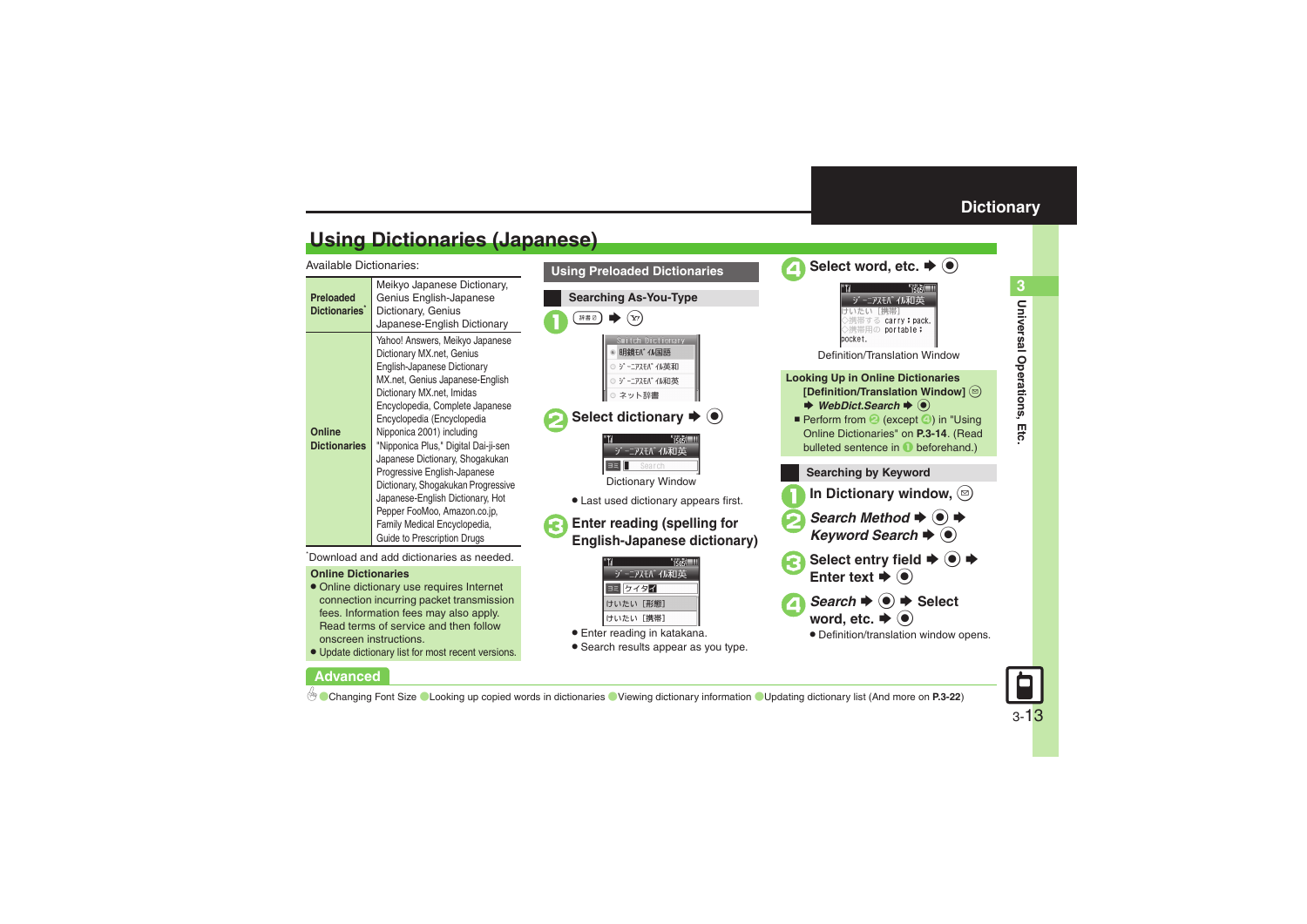### **Dictionary**



### <span id="page-13-0"></span>**Using Online Dictionaries**



 $\chi^{(x)}$   $\blacktriangleright$  ネット辞書

. Terms of service (Japanese) appear when using online dictionary for the first time; read and then press  $\textcircled{\textcirc}$ . Subsequently, image download options appear: select one and press  $\odot$ .

Select pull-down menu  $\blacktriangleright$  ( $\blacklozenge$ )

**TERE III** ネット辞書 **learch** すべて ≂ ウィキペディア Yahoo!知恵袋 YouTube 明鏡国語辞典MX. n.. プ ログレッシブ英和中...

Select dictionary  $\blacktriangleright$   $\odot$ ● Select **すべて** to look up in all dictionaries at once.

4**Select entry field** <sup>S</sup> % <sup>S</sup> **Enter text** <sup>S</sup>Enter text  $\blacktriangleright$  ( $\odot$ )





3-14

**3**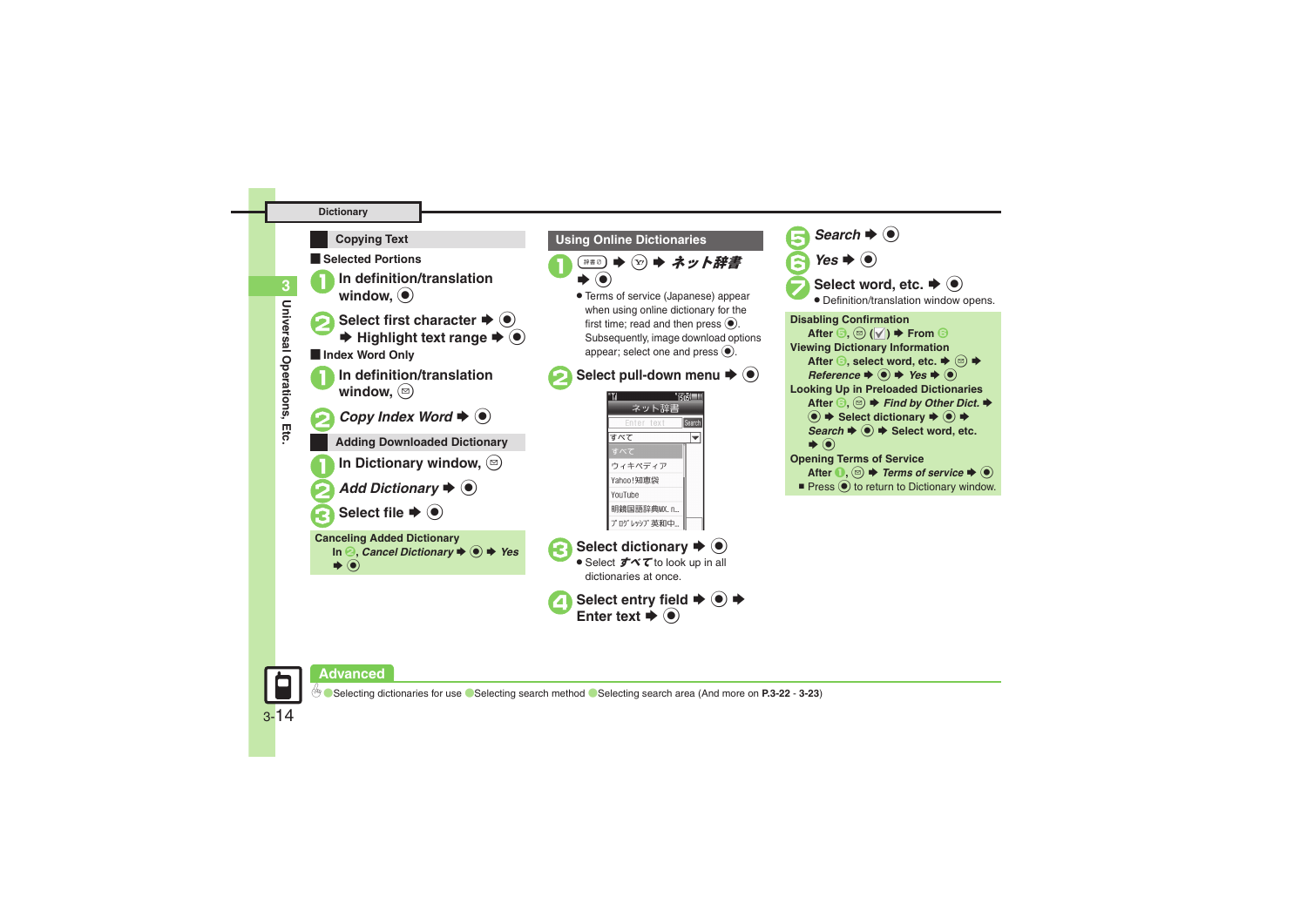

| <b>Using Dictionaries during Text Entry</b>                                                                                                                            |
|------------------------------------------------------------------------------------------------------------------------------------------------------------------------|
| Type text $\blacktriangleright$ Before<br>completing entry, (*** )                                                                                                     |
| Select dictionary $\blacktriangleright$ $\odot$                                                                                                                        |
| Search $\Rightarrow$ $\bullet$ $\Rightarrow$ Select<br>word, etc. $\blacktriangleright$ $\textcircled{\scriptsize{\bullet}}$<br>• Definition/translation window opens. |
| <b>Inserting Index Word into Text</b><br>After $\odot$ , $\odot$ $\blacktriangleright$ Paste Index Word $\blacktriangleright$ $\odot$                                  |
|                                                                                                                                                                        |

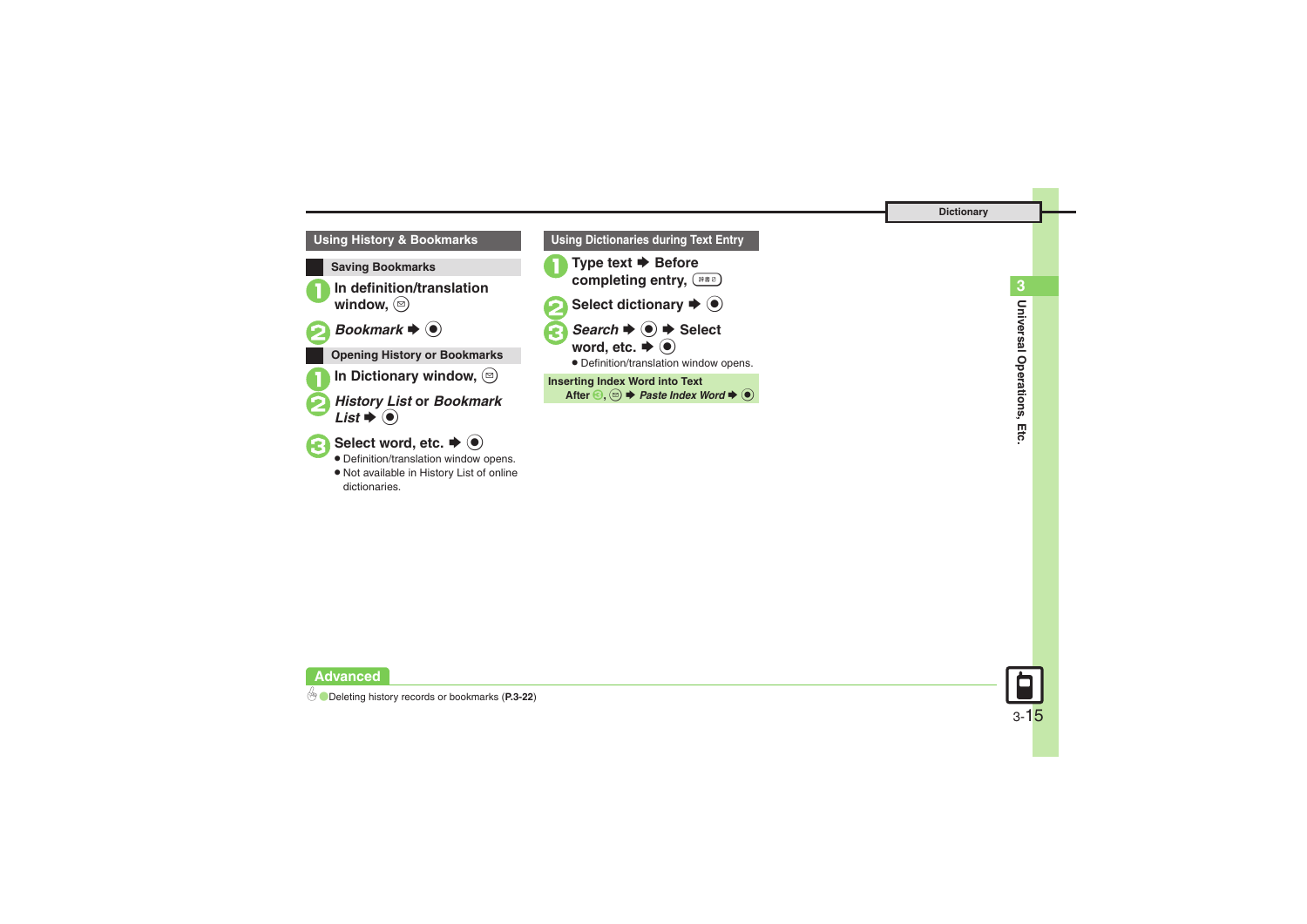<span id="page-15-1"></span><span id="page-15-0"></span>



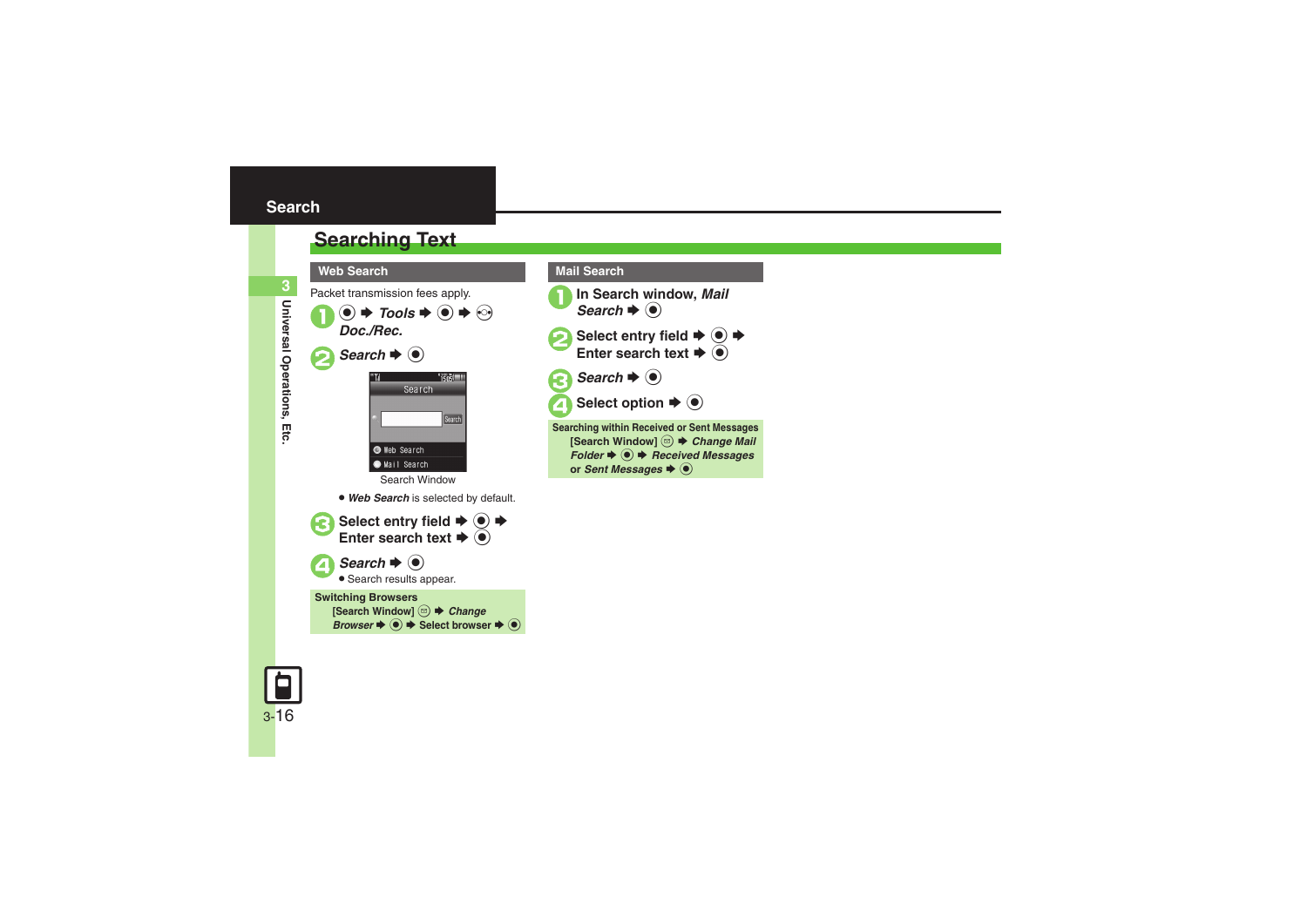# **Scratch Pad**

Open Scratch Pad to jot down text, and more.  $\mathbf 0$  $\circledcirc$   $\Rightarrow$  Tools  $\Rightarrow$   $\circledcirc$ *Doc./Rec.*

**2** Scratch Pad  $\rightarrow$  <sup>0</sup> **• Text entry window opens.** 

| Enter text $\blacktriangleright$ ( $\blacklozenge$ ) |
|------------------------------------------------------|
|                                                      |
| Scratch Pad                                          |
| Save to Notepad                                      |
| 2 Set as StbyShor                                    |
| $\overline{\mathbb{F}}$ Create Message               |
| Save to Calenda                                      |
|                                                      |

5 Save to Tasks **E** Save to Phone Book 7 Save as Text File

▲ Save to Notepad **→** ● . Open saved entries from Notepad.

tcut

<span id="page-16-0"></span>

| <b>Other Scratch Pad Usage</b>                                                               |                                                                                                                                                                                   |
|----------------------------------------------------------------------------------------------|-----------------------------------------------------------------------------------------------------------------------------------------------------------------------------------|
| Usage                                                                                        | Operation in O                                                                                                                                                                    |
| <b>Paste to Standby</b><br>or Icon View                                                      | Set as StbyShortcut<br>$\bullet$ $\bullet$ $\bullet$ Select target<br>location $\blacktriangleright$ ( $\bullet$ )                                                                |
| <b>Enter Mail</b><br><b>Message Text</b>                                                     | Create Message →<br>$\bullet$ $\bullet$ Select mail type                                                                                                                          |
| <b>Enter Schedule</b><br>Subject/Details                                                     | Save to Calendar → (●                                                                                                                                                             |
| <b>Enter Task</b><br><b>Subject/Details</b>                                                  | Save to Tasks $\blacktriangleright$ ( $\blacklozenge$ )                                                                                                                           |
| <b>Add Last Name/</b><br><b>Phone Number/</b><br><b>Mail Address to</b><br><b>Phone Book</b> | <b>Save to Phone Book</b><br>• (∎<br>Reading is not entered.                                                                                                                      |
| <b>Save Text File</b>                                                                        | Save as Text File →<br>$\blacktriangleright$ Enter name $\blacktriangleright$<br>$\bullet)$ $\bullet$ Save here $\bullet$ $\bullet$<br>Saved to Data Folder<br>(Other Documents). |
| <b>Search Internet</b>                                                                       | Web Search $\blacktriangleright$ ( $\blacklozenge$ )<br>Select browser $\blacktriangleright$                                                                                      |

For more, see corresponding function description or follow onscreen instructions.

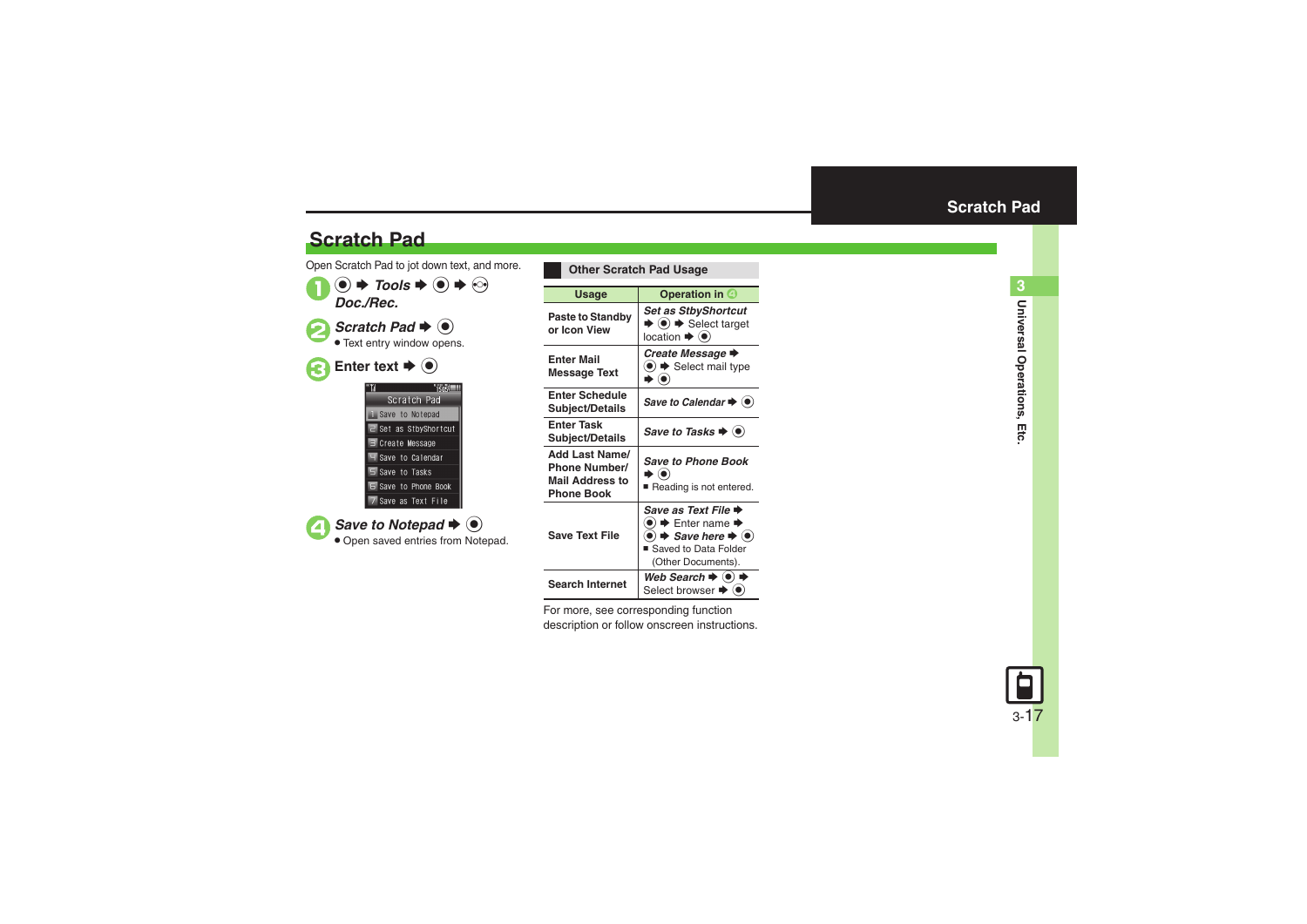<span id="page-17-1"></span><span id="page-17-0"></span>

### **Advanced**



**[Saving other information](#page-22-2) [Changing illumination settings](#page-23-0) [Changing vibration pattern](#page-23-1) ([Editing Phone Book entries](#page-23-2) ([Setting incoming mail ring time](#page-23-3)** ([Renaming Categories](#page-23-4) ([Changing Category icons](#page-23-5) ([Changing Category order](#page-23-6) ([Changing modes of all entries at once](#page-24-0) (And more on **[P.3-23](#page-22-2)** - **[3-25](#page-24-0)**)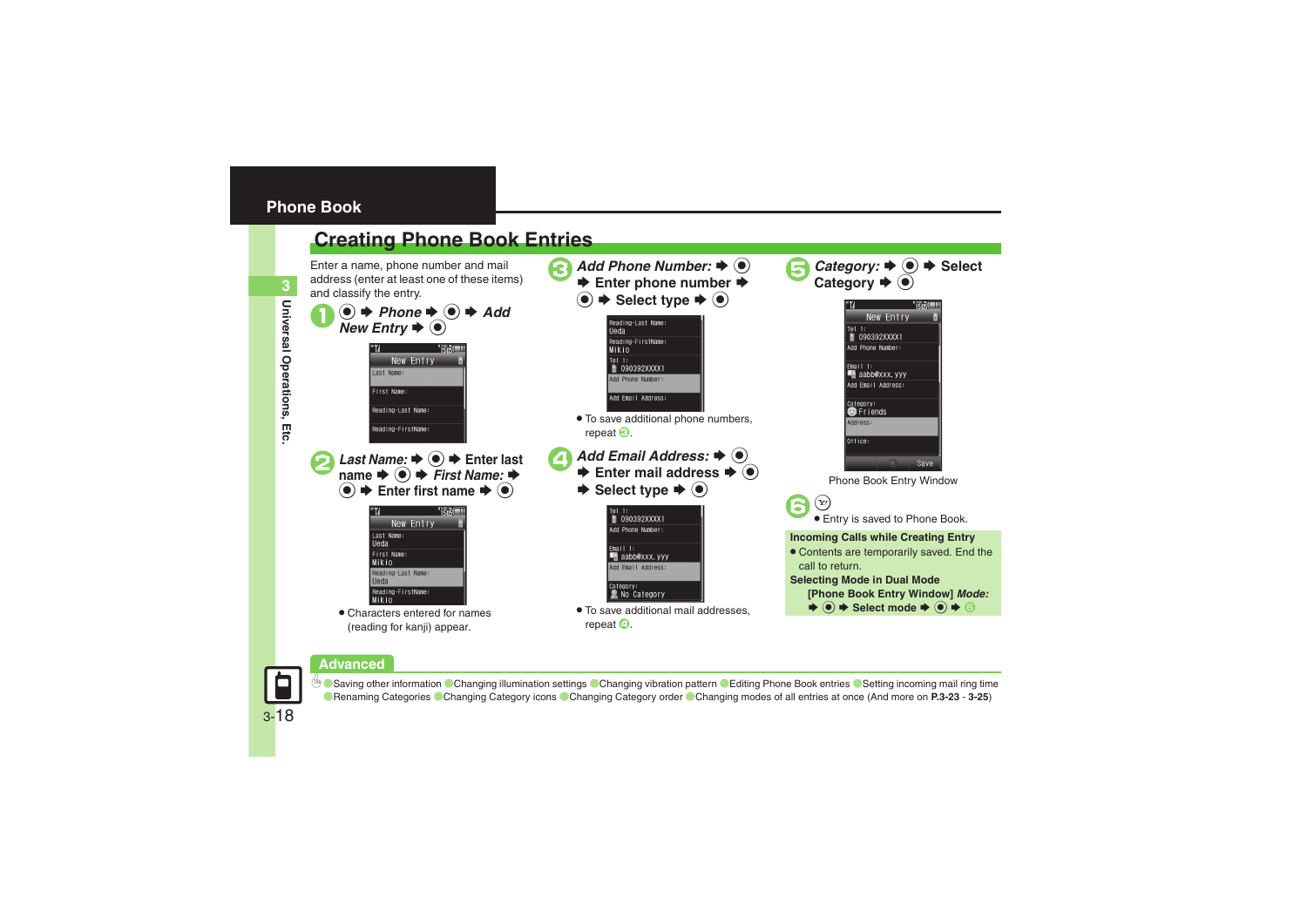### **Personal Ringtone**

Set tone for calls from saved numbers.

<sup>1</sup>**In Phone Book entry window, select item, e.g.,** 



*Tone-Voice Call:*S%



Select tone/file **♦ ● ♦** ۞

### **Saving Secret Entries**

Hide Phone Book entries to require Handset Code for access.



**<sup>●</sup> Enter Handset Code → ●** 



**•** Settings for each entry take priority.

### **Saving Numbers After Calls**

After a call, save number to Phone Book.



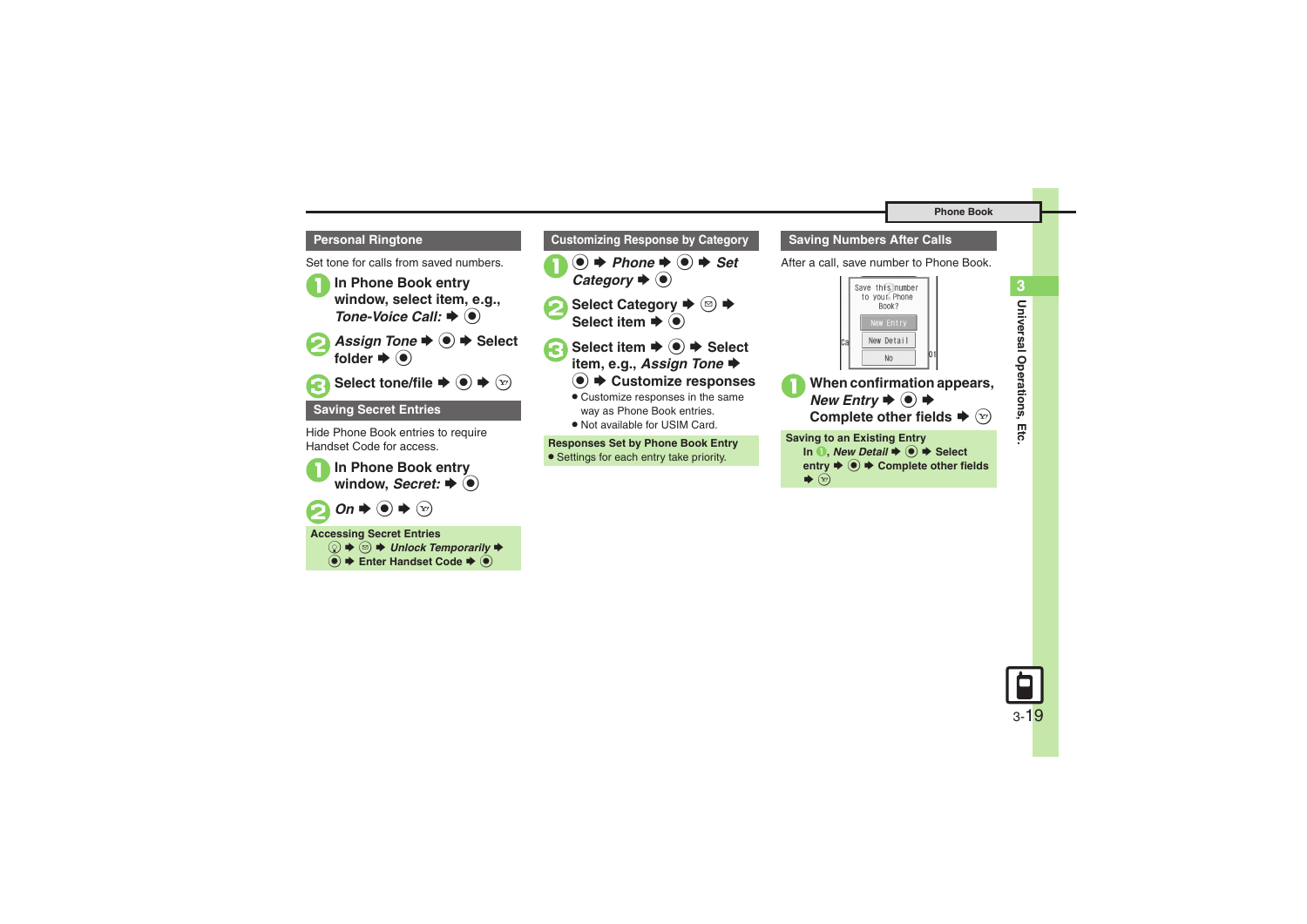# <span id="page-19-0"></span>**Using Phone Book Entries**



In entry search window,  $\circledcirc$  $\Rightarrow$  Ph.Book Settings  $\Rightarrow$   $\circledcirc$ **Changing Search Method**

- *Sort Entries*  $\blacklozenge$  ( $\blacklozenge$ )
- Select method  $\blacktriangleright$   $\odot$
- Phone Book Search Methods:

| By あかさたな           | Shows entries with<br>Readings that start<br>with katakana in the<br>specified row  |
|--------------------|-------------------------------------------------------------------------------------|
| <b>By Category</b> | Opens entries in the<br>specified Category                                          |
| <b>By Reading</b>  | Shows all entries in<br>Reading order<br>(katakana, alphabetical<br>then numerical) |

**Changing Search Method Temporarily [Entry Search Window]**  $\widehat{X}$  (press to **toggle search methods)**

### **Opening from Other Functions**

Example: Enter a recipient via Phone Book when sending a message.



### **Advanced**



**<sup>4</sup> [Assigning images to Phone Book entries for incoming transmissions](#page-22-3) [Changing view for entry search window](#page-22-4) C[Messaging via Phone Book](#page-23-7)** ([Deleting Phone Book entries](#page-24-1) ([Checking memory status](#page-24-2) ([Copying Phone Book entries](#page-24-3) (And more on **[P.3-23](#page-22-4)** - **[3-25](#page-24-4)**)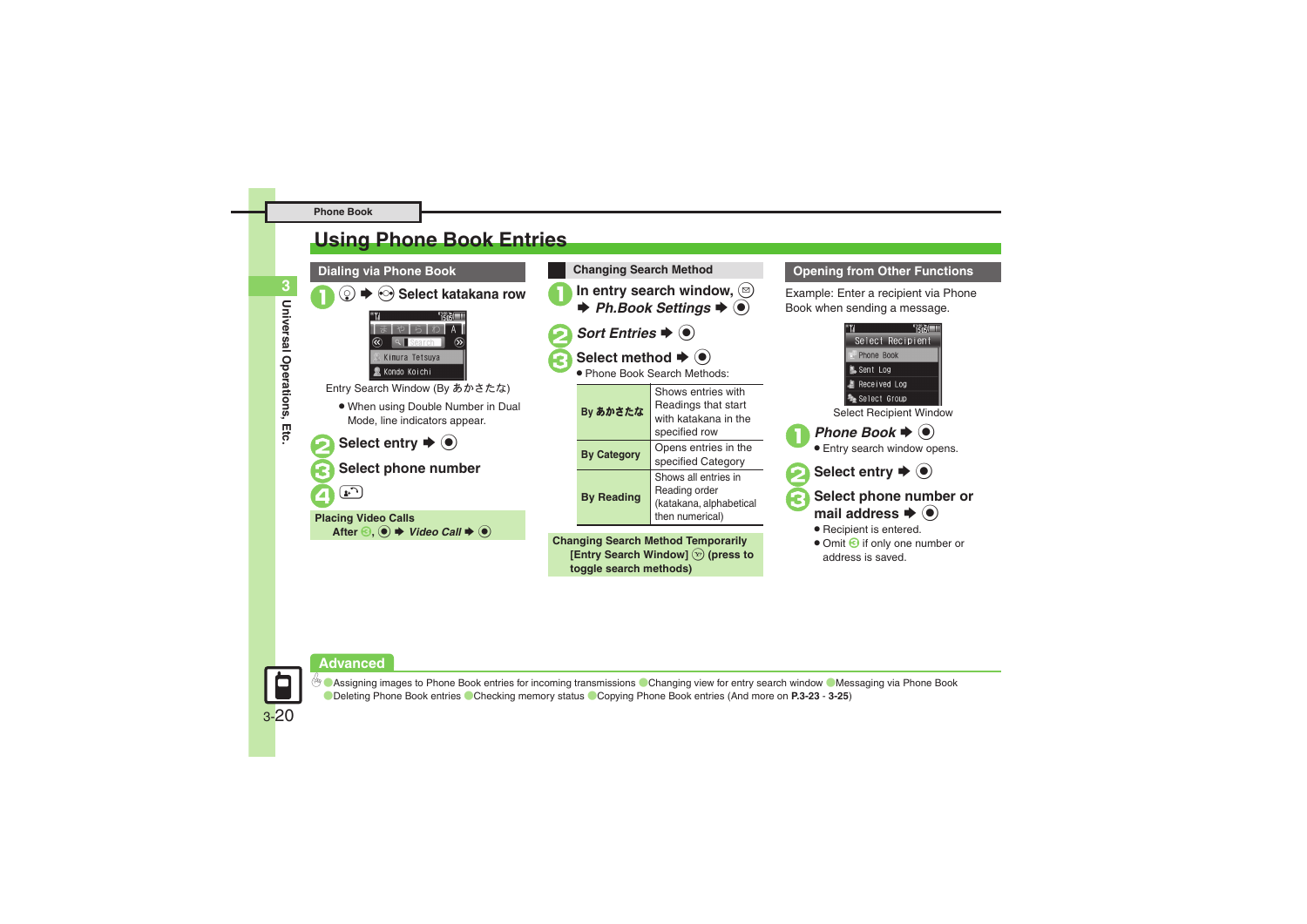# <span id="page-20-0"></span>**Additional Functions**

### **Customized Screen**

<span id="page-20-3"></span><span id="page-20-2"></span><span id="page-20-1"></span>

| Canceling<br><b>Customized Screen</b>                        | $\left( \bullet \right) \bullet \left( \circ \right) \bullet \left( \bullet \right) \bullet \left( \bullet \right) \bullet \left( \bullet \right) \bullet \left( \bullet \right)$                                                                                                                                                                                                                                                                                                              |
|--------------------------------------------------------------|------------------------------------------------------------------------------------------------------------------------------------------------------------------------------------------------------------------------------------------------------------------------------------------------------------------------------------------------------------------------------------------------------------------------------------------------------------------------------------------------|
| Canceling<br><b>Customized Screen</b><br>unconditionally     | $\binom{2}{3}$ → Menu List $\blacktriangleright$ ( $\blacklozenge$ ) $\blacktriangleright$ Settings $\blacktriangleright$ ( $\blacklozenge$ ) $\blacktriangleright$ In<br>Sound/Display menu, Customized Screen →<br>$\bullet$ $\bullet$ <i>Off</i> $\bullet$ $\bullet$ <i>Yes</i> $\bullet$ $\bullet$                                                                                                                                                                                         |
| <b>Deleting Customized</b><br><b>Screens</b>                 | $\textcircled{\textbullet}$ $\textbullet$ Data Folder $\textbullet$ $\textcircled{\textbullet}$ $\textbullet$ Customized Screen<br>$\langle \bullet \rangle$ $\Rightarrow$ Select Customized Screen $\Rightarrow$ $\langle \circ \circ \rangle$<br>Delete $\blacktriangleright$ ( $\blacklozenge$ ) $\blacktriangleright$ Yes $\blacktriangleright$ ( $\blacklozenge$ )<br>. When the corresponding Contents Key has been<br>downloaded, choose Yes or No and press $\left( \bullet \right)$ . |
| <b>Accessing</b><br><b>Customized Screen</b><br>source sites | $\bullet$ $\bullet$ Data Folder $\bullet$ $\bullet$ Customized Screen<br>$\bullet$ $\bullet$ Select Customized Screen $\bullet$ ( $\circ$ ) $\bullet$<br>Web Access $\blacktriangleright$ ( $\blacklozenge$ )<br>• Follow onscreen instructions.                                                                                                                                                                                                                                               |

### <span id="page-20-4"></span>**Machi-Uta®**

<span id="page-20-5"></span>

| Using Machi-Uta <sup>®</sup><br>(Japanese) | Start Here $\odot$ $\Rightarrow$ Settings $\Rightarrow$ $\odot$ $\Rightarrow$ In Sound/<br>Display menu, Sounds & Alerts $\Rightarrow$ $\circledast$ $\Rightarrow$<br>Machi-Uta $\Rightarrow$ $\circledast$ $\Rightarrow$ See below |
|--------------------------------------------|-------------------------------------------------------------------------------------------------------------------------------------------------------------------------------------------------------------------------------------|
|                                            | <b>Searching Music</b><br>Music Search $\blacktriangleright$ ( $\blacklozenge$ )<br>· Follow onscreen instructions.                                                                                                                 |
|                                            | <b>Changing Settings</b><br>Settings $\bullet$ $\bullet$<br>· Follow onscreen instructions.                                                                                                                                         |
|                                            | Viewing Machi-Uta® Information<br>What's Machi-Uta $\blacklozenge$                                                                                                                                                                  |

### **Text Entry**

### [ **Entry & Edit**

<span id="page-20-13"></span><span id="page-20-12"></span><span id="page-20-11"></span><span id="page-20-10"></span><span id="page-20-9"></span><span id="page-20-8"></span><span id="page-20-7"></span><span id="page-20-6"></span>

| <b>Using Character</b><br>Codes                            | In a text entry window, $\circledR$ $\rightarrow$ Character Code<br>$\bullet$ ( $\bullet$ ) $\bullet$ Enter four digits                                                                                                            |
|------------------------------------------------------------|------------------------------------------------------------------------------------------------------------------------------------------------------------------------------------------------------------------------------------|
| <b>Using Pager Code</b>                                    | In a text entry window, $\circledcirc$ $\rightarrow$<br><b>Input/Conversion</b><br>$\bullet$ $\bullet$ Input Method $\bullet$ $\bullet$ $\bullet$ Pager Code<br>. Return to text entry window and enter two digits.                |
|                                                            | At the End of Text<br>In a text entry window, $\mathcal{Q}$                                                                                                                                                                        |
| <b>Inserting line breaks</b>                               | <b>Mid-Entry</b><br>In a text entry window, $\left(\frac{1}{2},\frac{1}{2}\right)$<br>$\mathcal{L}$ (select <i>Symbols</i> )<br>$\blacktriangleright$ ( $\textcircled{e}$ ) or $\textcircled{e}$ ) $\blacklozenge$ $\blacklozenge$ |
| <b>Inserting spaces</b>                                    | In a text entry window, $\circ$                                                                                                                                                                                                    |
| <b>Clearing entry log</b>                                  | In a text entry window, $\circledcirc$ $\blacktriangleright$<br><b>Input/Conversion</b><br>Reset Log $\blacktriangleright$ ( $\blacklozenge$ )<br>$Yes \rightarrow (0)$<br>$\left( \bullet \right) \blacktriangleright$            |
| <b>Undo conversion</b><br>or recover deleted<br>characters | In a text entry window, $\textcircled{a}$ $\rightarrow$ Undo/Recover $\rightarrow$ $\textcircled{a}$                                                                                                                               |
| <b>Inserting Phone</b><br><b>Book entry items</b>          | In a text entry window, $\circledcirc$ > Insert/Font Size<br>$\bullet$ $\bullet$ Phone Book $\bullet$ $\bullet$ Select entry $\bullet$<br>$\bullet$ $\bullet$ Select item $\bullet$ $\bullet$                                      |
| <b>Changing Font Size</b>                                  | In a text entry window, $\circledcirc$ <i>hisert/Font Size</i><br>$\langle \bullet \rangle$ $\Rightarrow$ Font Size $\Rightarrow$ $\langle \bullet \rangle$ $\Rightarrow$ Select size $\Rightarrow$ $\langle \bullet \rangle$      |

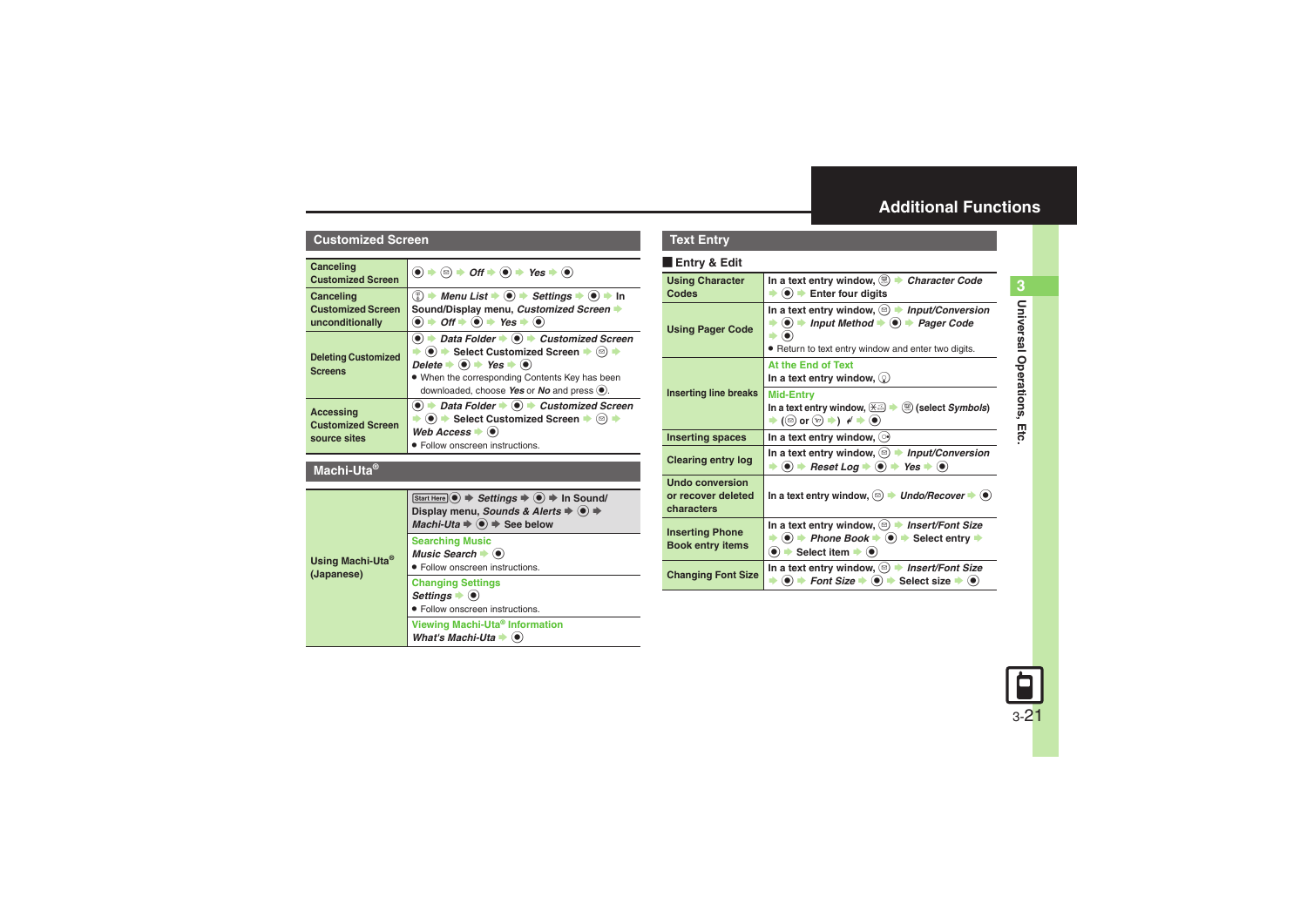### **Additional Functions**

### [ **Conversion**

<span id="page-21-2"></span><span id="page-21-1"></span><span id="page-21-0"></span>

| <b>Disabling suggestions</b><br>based on entered<br>characters            | In a text entry window, $\textcircled{a}$ <i>Input/Conversion</i><br>$\bullet$ + Predictive $\bullet$ $\bullet$ + Off $\bullet$ $\bullet$                                                                                                                                              |
|---------------------------------------------------------------------------|----------------------------------------------------------------------------------------------------------------------------------------------------------------------------------------------------------------------------------------------------------------------------------------|
| <b>Disabling</b><br>suggestions based<br>on entered words                 | In a text entry window, $\textcircled{a}$ <i>Input/Conversion</i><br>$\textcircled{\textcircled{\textcirc}}$ $\Rightarrow$ Previous Usage $\Rightarrow$ $\textcircled{\textcircled{\textcircled{\textcirc}}}$ $\Rightarrow$ Off $\Rightarrow$ $\textcircled{\textcircled{\textcirc}}}$ |
| Disabling emoticon/<br>Pictogram<br>suggestions based<br>on entered words | In a text entry window, $\textcircled{a}$ <i>Input/Conversion</i><br>$\bullet$ $\bullet$ EmoticonWordLink $\bullet$ $\bullet$ $\bullet$ Off $\bullet$ $\bullet$                                                                                                                        |
| <b>Lowering type</b><br>priorities in<br>suggestion list                  | In a text entry window, $\circledcirc$ <i>hput/Conversion</i><br>Set Low Priority $\Rightarrow$ $\circledast$ Select type                                                                                                                                                              |
| Selecting a<br>suggestion mode                                            | In a text entry window, $\textcircled{a}$ <i>Input/Conversion</i><br>Personal Mode →<br>$\circledbullet$<br>Select mode                                                                                                                                                                |

# <span id="page-21-4"></span><span id="page-21-3"></span>**User Dictionary**

<span id="page-21-5"></span>

| <b>Deleting entries</b> | $\bigcirc$ $\rightarrow$ Settings $\rightarrow$ $\bigcirc$ $\rightarrow$ $\bigcirc$ Phone/ $\bigcirc$ $\rightarrow$ User<br>Dictionary $\Rightarrow$ 6 $\Rightarrow$ Saved Word List $\Rightarrow$ 6 $\Rightarrow$ |
|-------------------------|--------------------------------------------------------------------------------------------------------------------------------------------------------------------------------------------------------------------|
|                         | Select word $\Rightarrow$ $\textcircled{e}$ $\Rightarrow$ Yes $\Rightarrow$ $\textcircled{e}$                                                                                                                      |

## **Dictionary**

### [ **Preloaded & Online Dictionaries**

<span id="page-21-7"></span><span id="page-21-6"></span>

|                       | Changing Font Size $\circledast$ $\circledast$ $\circledast$ $\bullet$ Font Size $\bullet$ $\circledast$ Select size $\bullet$ $\circledast$                                                           |
|-----------------------|--------------------------------------------------------------------------------------------------------------------------------------------------------------------------------------------------------|
| Looking up copied     | After copying text, $\overline{(*)}$ $\rightarrow \text{ } \odot \rightarrow$ Search by<br>Copied Text $\rightarrow \text{ } \odot \rightarrow$ Search $\rightarrow \text{ } \odot \rightarrow$ Select |
| words in dictionaries | word, etc. $\bullet$ $\circ$                                                                                                                                                                           |

<span id="page-21-11"></span><span id="page-21-10"></span><span id="page-21-9"></span><span id="page-21-8"></span>

| <b>Deleting history</b><br>records or<br><b>bookmarks</b> | Start Here $(*)$ $\Rightarrow$ $(*)$ $\Rightarrow$ History List or Bookmark<br>List $\Rightarrow$ ( $\bullet$ ) $\Rightarrow$ See below                                                                                                                                                                                                                                                                          |
|-----------------------------------------------------------|------------------------------------------------------------------------------------------------------------------------------------------------------------------------------------------------------------------------------------------------------------------------------------------------------------------------------------------------------------------------------------------------------------------|
|                                                           | <b>One Word</b><br>Select word $\Rightarrow$ ( $\text{D}$ ) $\Rightarrow$ Delete $\Rightarrow$ ( $\bullet$ ) $\Rightarrow$ Yes $\Rightarrow$ ( $\bullet$ )                                                                                                                                                                                                                                                       |
|                                                           | <b>All Words</b>                                                                                                                                                                                                                                                                                                                                                                                                 |
| Looking up<br>scanned kanji in<br>dictionaries            | $\lim_{n\to\infty}$ $\Rightarrow$ $\text{Conj}/\text{Eng.}$ Grabber $\Rightarrow$ $\textcircled{\ }$ $\Rightarrow$<br>Frame kanji in Loupe $\blacktriangleright$ ( $\blacklozenge$ ) $\blacktriangleright$ $\blacklozenge$ ) $\blacktriangleright$ Select<br>word, etc. $\blacktriangleright$ ( $\blacklozenge$ )<br>· Definition/translation window opens.                                                      |
| Looking up<br>scanned text in<br>dictionaries             | <sup>388</sup> → <b> a</b> → <b>C</b> → <b>Scan Text</b> → <b>()</b> → Frame text in<br>center of Display $\Rightarrow$ $\textcircled{\textbf{}} \Rightarrow$ Select line $\Rightarrow$ $\textcircled{\textbf{}} \Rightarrow$<br>$\bullet$ $\Rightarrow$ Search $\Rightarrow$ $\bullet$ Select word, etc. $\Rightarrow$ $\bullet$ )<br>· Definition/translation window opens.                                    |
| Preloaded Dictionaries                                    |                                                                                                                                                                                                                                                                                                                                                                                                                  |
| <b>Viewing dictionary</b><br>information                  | $\left( \mathbb{R}^n \right)$ $\Rightarrow$ $\left( \mathbb{R} \right)$ $\Rightarrow$ Information $\Rightarrow$ $\left( \bullet \right)$                                                                                                                                                                                                                                                                         |
| Online Dictionaries                                       |                                                                                                                                                                                                                                                                                                                                                                                                                  |
| <b>Updating</b><br>dictionary list                        | ※※◎ ⇒ ☆ ⇒ ネット辞書 ⇒ ◉ ⇒ ◎ ⇒ Update<br>Dictionaries $\bullet$ ( $\bullet$ ) $\bullet$ Yes $\bullet$ ( $\bullet$ )                                                                                                                                                                                                                                                                                                   |
| <b>Selecting</b><br>dictionaries for use                  | Dict. List $\blacktriangleright$ ( $\blacktriangleright$ ) $\blacktriangleright$ Select dictionary $\blacktriangleright$ ( $\blacktriangleright$ ) ( $\mid$ $\mid$ / $\lor$ $\mid$ )<br>$\Rightarrow$ $\left(\text{x}\right)$                                                                                                                                                                                    |
| <b>Selecting image</b><br>download option                 | $\mathbb{R}^{n \times 2}$ $\Rightarrow$ $\mathbb{R}^{n}$ $\Rightarrow$ $\mathbb{R}^{n}$ $\Rightarrow$ $\mathbb{R}^{n}$ $\Rightarrow$ $\mathbb{R}^{n}$ $\Rightarrow$ $\mathbb{R}^{n}$ $\Rightarrow$ $\mathbb{R}^{n}$ $\Rightarrow$ $\mathbb{S}$ how<br>$Image \rightarrow \textcircled{\bullet}$ $\rightarrow$ Select option $\rightarrow \textcircled{\bullet}$<br>• For <b>Auto</b> , choose Yes and press (.). |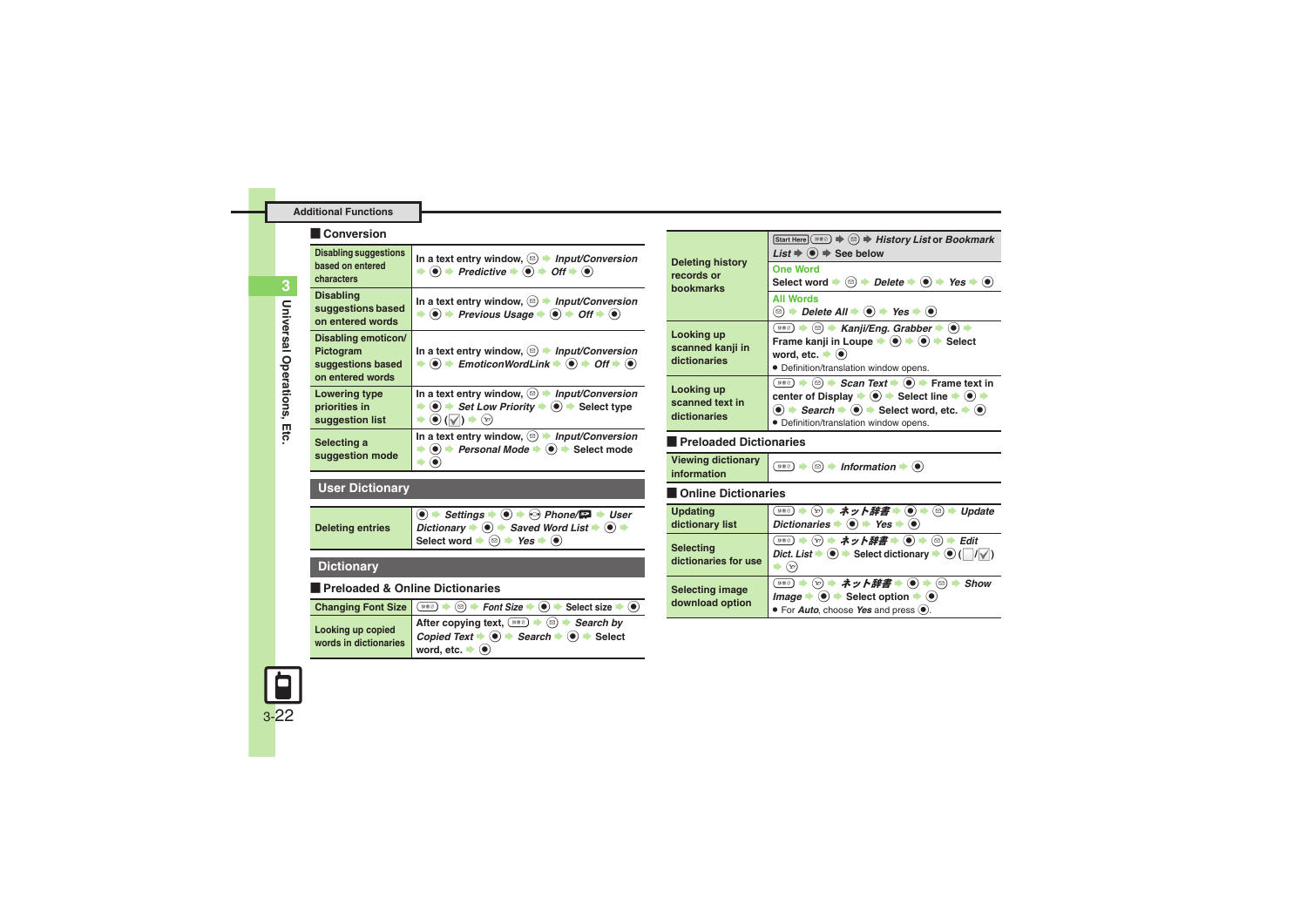<span id="page-22-0"></span>

| <b>Selecting search</b><br>method | (▽) ⇒ ネット辞書 ⇒ (●) ⇒ Select<br>#書Ø )<br>pull-down menu $\rightarrow$ $\bullet$ $\rightarrow$ Select dictionary $\rightarrow$<br>$\textcircled{\bullet}$ $\Rightarrow$ $\textcircled{\bullet}$ $\Rightarrow$ Set Search Method $\Rightarrow$ $\textcircled{\bullet}$ $\Rightarrow$ Select<br>option $\blacktriangleright$ ( $\blacklozenge$ )<br>● Not available when <b>すべて</b> or unsupported<br>dictionary is selected. |
|-----------------------------------|--------------------------------------------------------------------------------------------------------------------------------------------------------------------------------------------------------------------------------------------------------------------------------------------------------------------------------------------------------------------------------------------------------------------------|
| <b>Selecting search</b><br>area   | (ッ) ⇒ ネット辞書 ⇒ (●) ⇒ Select<br># ⊞ 2 )<br>pull-down menu → () → Select dictionary →<br>$\bullet$ $\bullet$ $\circ$ $\bullet$ Set Search Area $\bullet$ $\bullet$ $\bullet$ Select<br>area $\Rightarrow$<br>• Not available when $\vec{\sigma} \vec{\sim} \vec{\tau}$ or unsupported<br>dictionary is selected.                                                                                                            |
| <b>Opening Help</b>               | (▽) ⇒ ネット辞書 ⇒ (●) ⇒ Select<br>pull-down menu $\Rightarrow$ $\circledast$ $\Rightarrow$ Select dictionary $\Rightarrow$<br>$\bullet$ $\bullet$ Yes $\bullet$<br>Help<br>ø                                                                                                                                                                                                                                                 |

### <span id="page-22-1"></span>**Phone Book**

### [ **View Settings**

<span id="page-22-3"></span>

| <b>Assigning images</b><br>to Phone Book<br>entries for incoming<br>transmissions | Start Here $\textcircled{\textcircled{\bullet}} \Rightarrow$ Phone $\Rightarrow$ $\textcircled{\textcircled{\bullet}} \Rightarrow$ Add New Entry $\Rightarrow$<br>$\textcircled{\textcolor{blue}{\bullet}}$ $\Rightarrow$ Picture: $\Rightarrow$ $\textcircled{\textcolor{blue}{\bullet}}$ $\Rightarrow$ See below<br>• To save entry, at least a name, phone number or<br>mail address must be entered. |
|-----------------------------------------------------------------------------------|----------------------------------------------------------------------------------------------------------------------------------------------------------------------------------------------------------------------------------------------------------------------------------------------------------------------------------------------------------------------------------------------------------|
|                                                                                   | <b>Assigning Images</b><br>Select folder $\Rightarrow$ ( $\bullet$ ) $\Rightarrow$ Select image $\Rightarrow$ ( $\bullet$ ) $\Rightarrow$ ( $\bullet$ )<br>Y?<br>• To specify image area or zoom in/out, press $(\text{m})$<br>while image appears.<br>• Edit window may open depending on selected image<br>size. To proceed, specify image area or zoom in/out<br>and press $($ <sup>o</sup> ).        |
|                                                                                   | <b>Capturing Images</b><br>Take a Photo $\blacktriangleright$ ( $\blacklozenge$ ) $\blacktriangleright$ Frame image on Display<br>`Y!                                                                                                                                                                                                                                                                    |

<span id="page-22-4"></span>

| <b>Changing view for</b> | $\bigcirc$ $\rightarrow$ Phone $\rightarrow$ $\bigcirc$ $\rightarrow$ Settings/Manage $\rightarrow$ $\bigcirc$ $\rightarrow$ |
|--------------------------|------------------------------------------------------------------------------------------------------------------------------|
| entry search             | Ph.Book Settings $\bigodot$ → Vertical Display or                                                                            |
| window                   | Horizontal Display $\blacktriangleright$ ( $\blacklozenge$ $\blacktriangleright$ Select option $\blacktriangleright$ ⓒ       |
| <b>Hiding</b>            | $\bullet$ + Phone $\bullet$ $\bullet$ + Settings/Manage $\bullet$ $\bullet$                                                  |
| confirmation after       | Ph.Book Settings ♦ <sup>●</sup> New Number                                                                                   |
| calls to/from            | Prompt $\Rightarrow$ $\circledast$ Incoming Call or Outgoing                                                                 |
|                          | unsaved numbers $\mathcal{C}all \rightarrow \textcircled{\bullet} \rightarrow \textcircled{\circ} \textcircled{\bullet}$     |

**Phone Book Entry**<br>Press  $\circledcirc$  at the end to save entry. (At least a name, phone number or mail address must be entered.)

<span id="page-22-2"></span>

| <b>Saving other</b><br>information | Start Here $\odot$ $\Rightarrow$ Phone $\Rightarrow$ $\odot$ $\Rightarrow$ Add New Entry $\Rightarrow$<br>$\bullet$ $\Rightarrow$ See below                                                                                                                                   |
|------------------------------------|-------------------------------------------------------------------------------------------------------------------------------------------------------------------------------------------------------------------------------------------------------------------------------|
|                                    | <b>Address</b><br>Address: $\blacktriangleright$ ( $\blacklozenge$ ) $\blacktriangleright$ Select item $\blacktriangleright$ ( $\blacklozenge$ ) $\blacktriangleright$ Complete<br>field $\blacktriangleright$ ( $\blacklozenge$ ) $\blacktriangleright$ ( $\triangleright$ ) |
|                                    | <b>Office</b><br><i>Office:</i> $\rightarrow$ ( $\bullet$ ) $\rightarrow$ Select item $\rightarrow$ ( $\bullet$ ) $\rightarrow$ Enter text<br>$\Rightarrow$ $(\mathbf{x})$                                                                                                    |
|                                    | Homepage<br>Homepage: $\Rightarrow$ ( $\bullet$ ) $\Rightarrow$ Enter URL $\Rightarrow$ ( $\bullet$ ) $\Rightarrow$ Select<br>type $\bullet$ ( $\bullet$ )                                                                                                                    |
|                                    | <b>Note</b><br>$Note: \rightarrow (0) \rightarrow$ Enter text $\rightarrow (0)$                                                                                                                                                                                               |
|                                    | <b>Birthday</b><br>Birthday: $\Rightarrow$ ( $\bullet$ ) $\Rightarrow$ Enter date $\Rightarrow$ ( $\bullet$ )                                                                                                                                                                 |
|                                    | <b>Location Information</b>                                                                                                                                                                                                                                                   |
|                                    | <i>Location Info.:</i> $\Rightarrow$ ( $\bullet$ ) $\Rightarrow$ Select option $\Rightarrow$ ( $\bullet$ )                                                                                                                                                                    |
|                                    | · Subsequent operation varies by option; complete<br>setting accordingly.                                                                                                                                                                                                     |



**Universal Operations, Etc.**

**3**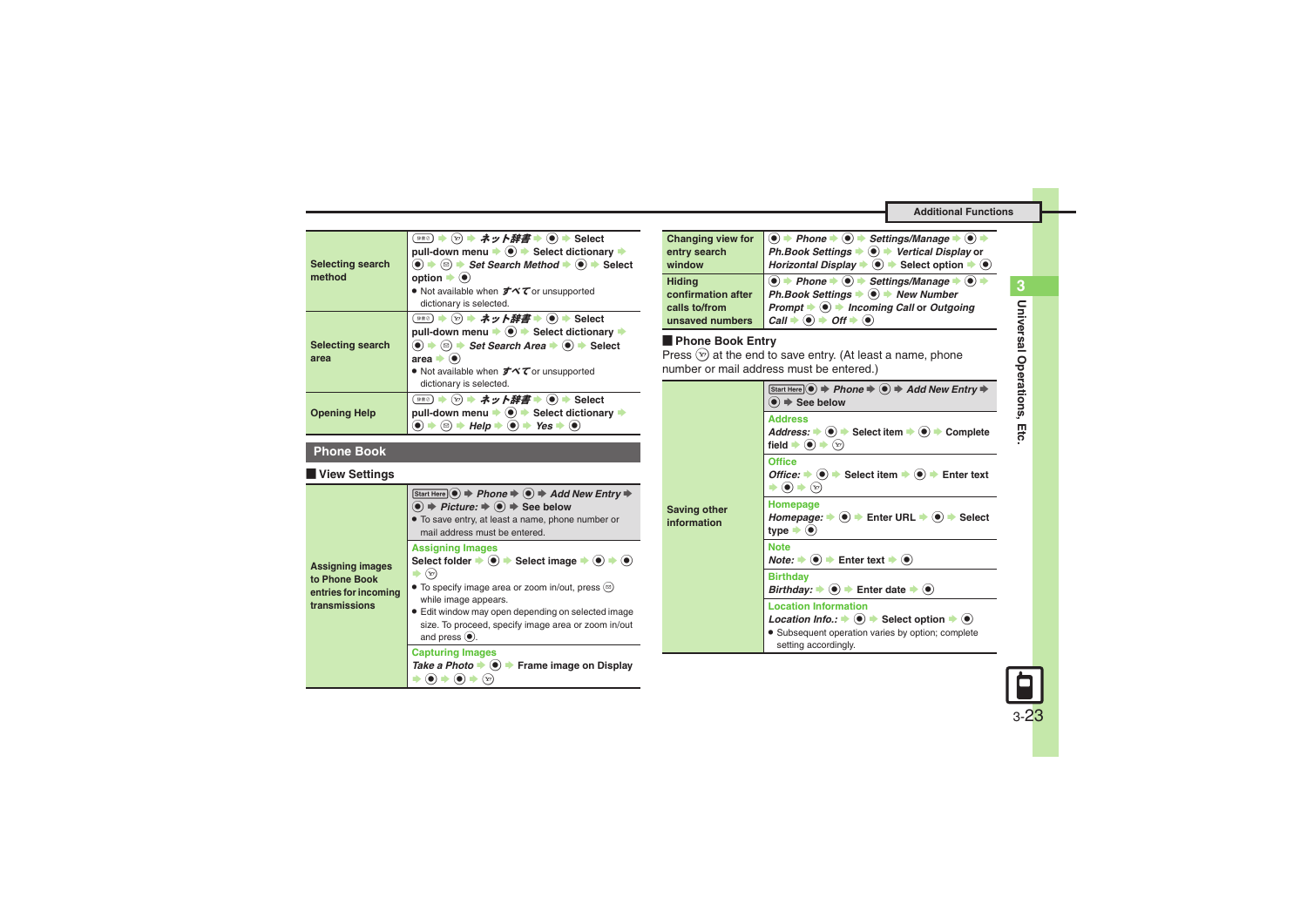| Changing<br>illumination<br>settings        | Start Here $\circledcirc$ $\Rightarrow$ Phone $\Rightarrow$ $\circledcirc$ $\Rightarrow$ Add New Entry $\Rightarrow$<br>$\bullet$ $\bullet$ Select item, e.g., Illumi.-Voice Call: $\bullet$ $\bullet$<br>$\Rightarrow$ See below                                                                                                                                                                                                                                                                |
|---------------------------------------------|--------------------------------------------------------------------------------------------------------------------------------------------------------------------------------------------------------------------------------------------------------------------------------------------------------------------------------------------------------------------------------------------------------------------------------------------------------------------------------------------------|
|                                             | <b>Enabling Illumination</b><br>Switch On/Off $\blacktriangleright$ ( $\blacklozenge$ ) $\blacktriangleright$ On or Link to Sound $\blacktriangleright$<br>$\bullet)$ $\bullet$ (122 m)                                                                                                                                                                                                                                                                                                          |
|                                             | <b>Changing Illumination Pattern</b><br>Pattern/Color $\blacktriangleright$ (a) $\blacktriangleright$ Select pattern $\blacktriangleright$ (a) $\blacktriangleright$<br>Select color $\blacktriangleright$ $\bullet$ $\blacktriangleright$ $\circledast$<br>• Light color is unselectable for some patterns.                                                                                                                                                                                     |
|                                             | <b>Changing Key Illumination Pattern</b><br>Key Pattern $\Rightarrow$ (0) $\Rightarrow$ Select pattern $\Rightarrow$ (0) $\Rightarrow$ (1189)<br>• Regardless of Key Pattern setting, ringtones control<br>illumination when Switch On/Off is set to Link to Sound.                                                                                                                                                                                                                              |
| <b>Changing vibration</b><br>pattern        | $\langle \bullet \rangle$ $\Rightarrow$ Phone $\Rightarrow$ $\langle \bullet \rangle$ $\Rightarrow$ Add New Entry $\Rightarrow$ $\langle \bullet \rangle$<br>Select item, e.g., Vibration-Message: $\bullet$ (.)<br>Switch On/Off $\Rightarrow$ ( $\bullet$ ) $\Rightarrow$ Select option $\Rightarrow$ ( $\bullet$ ) $\Rightarrow$<br>Vibration Pattern $\blacktriangleright$ ( $\blacklozenge$ ) $\blacktriangleright$ Select pattern $\blacktriangleright$ ( $\blacklozenge$ )<br><b>SASE</b> |
| Editing Entries & Categories                |                                                                                                                                                                                                                                                                                                                                                                                                                                                                                                  |
| <b>Editing Phone</b><br><b>Book entries</b> | $\textcircled{ } \Rightarrow$ Select entry $\Rightarrow$ $\textcircled{ } \Rightarrow$ Edit $\Rightarrow$ $\textcircled{ } \Rightarrow$ Select<br>item $\Rightarrow$ ( $\bullet$ ) $\Rightarrow$ Edit $\Rightarrow$ ( $\bullet$ ) $\Rightarrow$ ( $\circ$ )<br><b>•</b> Edit Reading after editing names.                                                                                                                                                                                        |
| <b>Setting incoming</b><br>mail ring time   | $\textcircled{\scriptsize{0}}$ $\Rightarrow$ Select entry $\Rightarrow$ $\textcircled{\scriptsize{1}}$ $\Rightarrow$ Edit $\Rightarrow$ $\textcircled{\scriptsize{0}}$<br>Tone-New Message: $\blacklozenge$ $\blacklozenge$ $\blacktriangleright$ Duration $\blacktriangleright$ $\blacklozenge$ $\blacktriangleright$<br>Enter time $\blacktriangleright$ ( $\blacklozenge$ ) $\blacktriangleright$ $\langle x \rangle$                                                                         |

<span id="page-23-2"></span>. Available for compatible ringtones.

<span id="page-23-7"></span><span id="page-23-6"></span><span id="page-23-5"></span><span id="page-23-4"></span>

| Renaming<br><b>Categories</b>                                 | $\bullet$ $\Rightarrow$ Phone $\Rightarrow$ $\bullet$ $\Rightarrow$ Set Category $\Rightarrow$ $\bullet$ $\Rightarrow$<br>Select Category $\Rightarrow$ ( $\bullet$ ) $\Rightarrow$ Edit Name $\Rightarrow$ ( $\bullet$ ) $\Rightarrow$<br>Enter name $\blacktriangleright$ ( $\bullet$ )                                                                                                                                                                               |
|---------------------------------------------------------------|-------------------------------------------------------------------------------------------------------------------------------------------------------------------------------------------------------------------------------------------------------------------------------------------------------------------------------------------------------------------------------------------------------------------------------------------------------------------------|
| Changing<br><b>Category icons</b>                             | $\bullet$ $\bullet$ Phone $\bullet$ $\bullet$ $\bullet$ Set Category $\bullet$ $\bullet$ $\bullet$<br>Select Category $\rightarrow$ ⓒ $\rightarrow$ Change Icon $\rightarrow$ ⓒ $\rightarrow$<br>Select Pictogram $\blacktriangleright$ ( $\blacklozenge$ )                                                                                                                                                                                                             |
| Changing<br><b>Category order</b>                             | $\bullet$ $\bullet$ Phone $\bullet$ $\bullet$ $\bullet$ Set Category $\bullet$ $\bullet$ $\bullet$<br>Select Category $\blacktriangleright$ ( $\widehat{x}$ ) $\blacktriangleright$ Select target location<br>$\rightarrow$ (e)<br>. View for By Category Phone Book search changes<br>accordingly.                                                                                                                                                                     |
| <b>Using Entries</b>                                          |                                                                                                                                                                                                                                                                                                                                                                                                                                                                         |
| <b>Messaging via</b><br><b>Phone Book</b>                     | Start Here $(\mathcal{Q}) \Rightarrow$ Select entry $\Rightarrow$ ( $\bullet$ ) $\Rightarrow$ See below<br><b>Phone Numbers</b><br>Select phone number $\bullet$ $\bullet$ $\bullet$ Create Message<br>$\Rightarrow$ ( $\bullet$ ) $\Rightarrow$ S! Mail or SMS $\Rightarrow$ ( $\bullet$ ) $\Rightarrow$ Complete<br>message $\blacktriangleright$ $\langle x \rangle$<br><b>Mail Addresses</b><br>Select mail address → (•) → Complete message<br>$\Rightarrow$ $(x)$ |
| <b>Initiating S! Circle</b><br><b>Talk via Phone Book</b>     | $\textcircled{\scriptsize{0}}$ $\Rightarrow$ Select entry $\Rightarrow$ ( $\bullet$ ) $\Rightarrow$ Select phone<br>number $\Rightarrow$ ( $\bullet$ ) $\Rightarrow$ Call S! Circle Talk $\Rightarrow$ ( $\bullet$ ) $\Rightarrow$ ( $\bullet$ )<br>• Set Connection status to Online first.                                                                                                                                                                            |
| <b>Placing</b><br>international calls<br>via Phone Book       | $\textcircled{\scriptsize{?}}$ $\blacktriangleright$ Select entry $\blacktriangleright$ ( $\textcircled{\scriptsize{}}$ ) $\blacktriangleright$ Select phone<br>number $\Rightarrow$ ( $\bullet$ ) $\Rightarrow$ Int'l Call $\Rightarrow$ ( $\bullet$ ) $\Rightarrow$ Select<br>country $\Rightarrow$ $\bullet$ $\Rightarrow$ $\bullet$                                                                                                                                 |
| <b>Using Location</b><br>Information via<br><b>Phone Book</b> | © $\rightarrow$ Select entry $\rightarrow$ ⓒ $\rightarrow$ $\odot$ <i>Settings</i> $\rightarrow$ ( $\overline{0}$ ) $\rightarrow$<br>(☉) $\rightarrow$ Set to Destination $\rightarrow$ (●)<br>• Follow onscreen instructions.                                                                                                                                                                                                                                          |

<span id="page-23-3"></span>

<span id="page-23-1"></span><span id="page-23-0"></span>**Universal Operations, Etc.**

Universal Operations, Etc.

**3**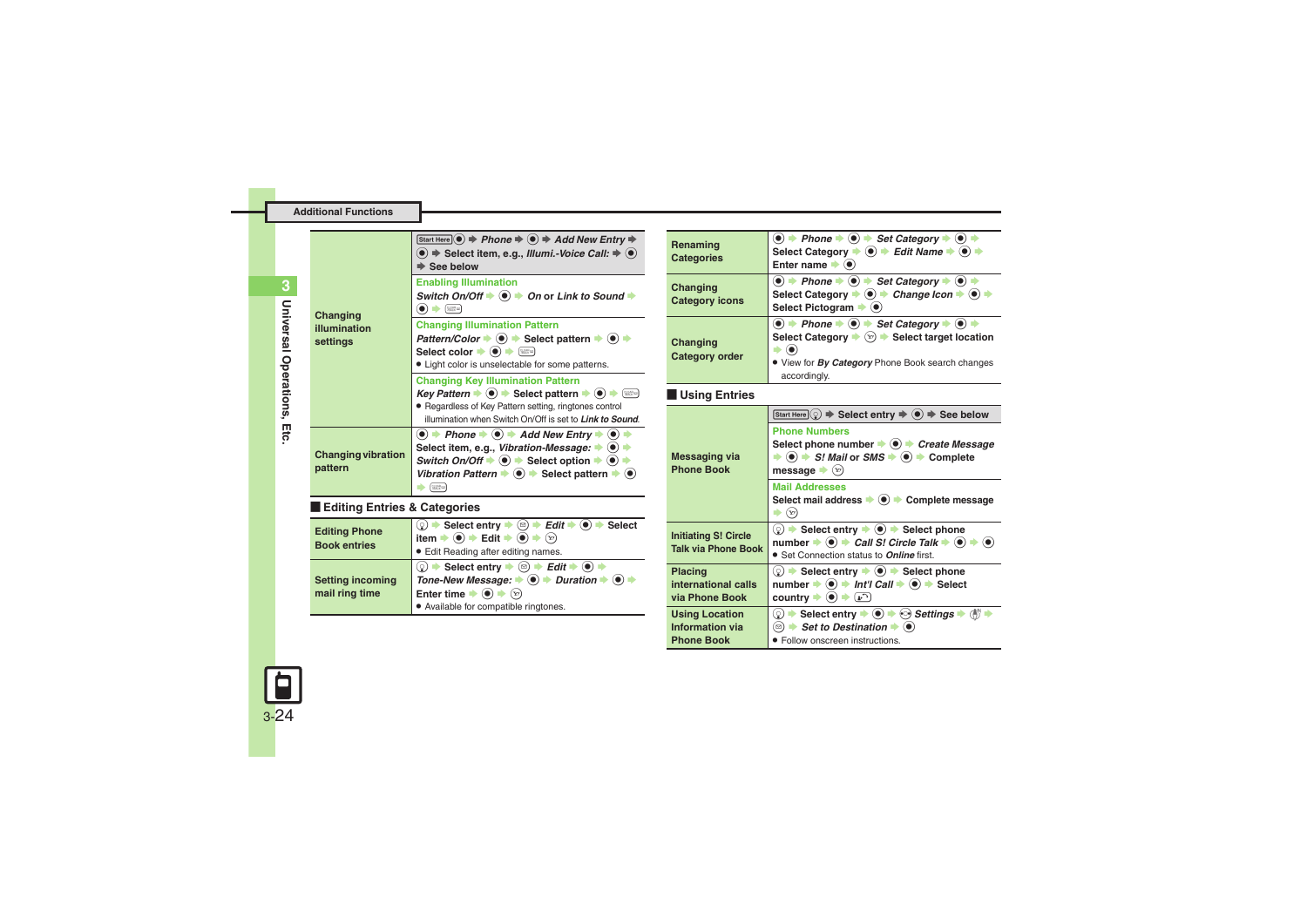**Additional Functions**

### [ **Managing Entries**

<span id="page-24-3"></span><span id="page-24-2"></span><span id="page-24-1"></span>

| <b>Deleting Phone</b><br><b>Book entries</b> | <b>One Entry</b><br>© $\Rightarrow$ Select entry $\Rightarrow$ ( $\textcircled{a}$ ) $\Rightarrow$ Delete $\Rightarrow$ ( $\textcircled{a}$ ) $\Rightarrow$ Yes<br>$\left( \bullet \right)$                                                                                                                                                                                                                                                                                                                                                                                                                                                                                                                                                                                                                         |
|----------------------------------------------|---------------------------------------------------------------------------------------------------------------------------------------------------------------------------------------------------------------------------------------------------------------------------------------------------------------------------------------------------------------------------------------------------------------------------------------------------------------------------------------------------------------------------------------------------------------------------------------------------------------------------------------------------------------------------------------------------------------------------------------------------------------------------------------------------------------------|
|                                              | <b>All Entries</b><br>$\langle \bullet \rangle$ $\Rightarrow$ Phone $\Rightarrow$ $\langle \bullet \rangle$ $\Rightarrow$ Settings/Manage $\Rightarrow$ $\langle \bullet \rangle$ $\Rightarrow$<br>Manage Entries $\bullet$ $\bullet$ $\bullet$ Delete All $\bullet$ $\bullet$<br>Select entry type $\Rightarrow$ (a) $\Rightarrow$ Yes $\Rightarrow$ (a)                                                                                                                                                                                                                                                                                                                                                                                                                                                           |
| <b>Checking memory</b><br>status             | $\langle \bullet \rangle$ $\Rightarrow$ Phone $\Rightarrow$ $\langle \bullet \rangle$ $\Rightarrow$ Settings/Manage $\Rightarrow$ $\langle \bullet \rangle$<br>Manage Entries $\blacktriangleright$ ( $\blacklozenge$ ) $\blacktriangleright$ Memory Status $\blacktriangleright$ ( $\blacklozenge$ )                                                                                                                                                                                                                                                                                                                                                                                                                                                                                                               |
| <b>Copying Phone</b><br><b>Book entries</b>  | One Entry (Handset $\rightarrow$ USIM Card)<br>© $\Rightarrow$ Select entry $\Rightarrow$ ( $\textcircled{a}$ ) $\Rightarrow$ Manage Entries $\Rightarrow$<br>$\bullet$ $\bullet$ Copy Entry to USIM $\bullet$ $\bullet$ Yes $\bullet$ $\bullet$                                                                                                                                                                                                                                                                                                                                                                                                                                                                                                                                                                    |
|                                              | One Entry (USIM Card $\rightarrow$ Handset)<br>$\textcircled{\scriptsize\odot}$ $\blacktriangleright$ $\textcircled{\scriptsize\cdots}$ Ph.Book Settings $\blacktriangleright$ $\textcircled{\scriptsize\bullet}$ $\blacktriangleright$ Select<br>Phone Book $\Rightarrow$ ( $\bullet$ ) $\Rightarrow$ USIM Memory $\Rightarrow$ ( $\bullet$ )<br>Select entry $\Rightarrow$ ( $\textcircled{a}$ ) $\Rightarrow$ Manage Entries $\Rightarrow$ ( $\textcircled{b}$ )<br>Copy Entry to Phone $\blacktriangleright$ ( $\blacklozenge$ )                                                                                                                                                                                                                                                                                |
|                                              | <b>All Entries</b><br>$\textcircled{\scriptsize{0}}$ $\blacktriangleright$ $\textcircled{\scriptsize{s}}$ $\blacktriangleright$ $\textcircled{\scriptsize{s}}$ $\blacktriangleright$ $\textcircled{\scriptsize{s}}$ $\blacktriangleright$ $\textcircled{\scriptsize{s}}$ $\blacktriangleright$ $\textcircled{\scriptsize{s}}$ $\blacktriangleright$ $\textcircled{\scriptsize{s}}$ $\textcircled{\scriptsize{s}}$ $\blacktriangleright$ $\textcircled{\scriptsize{s}}$ $\textcircled{\scriptsize{s}}$ $\blacktriangleleft$ $\textcircled{\scriptsize{s}}$ $\blacktriangleleft$ $\textcircled{\scriptsize{s}}$ $\blacktriangleleft$<br>$\bullet$ $\bullet$ $\bullet$ Select method $\bullet$ $\bullet$ $\bullet$ Yes $\bullet$ $\bullet$<br>. If handset/USIM Card memory is low, some entries<br>may not be copied. |

| <b>Editing Categories</b><br>on USIM Card                   | Start Here $\circledcirc$ $\Rightarrow$ Phone $\Rightarrow$ $\circledcirc$ $\Rightarrow$ Set Category $\Rightarrow$<br>$\textcircled{\textcircled{\scriptsize{*}}} \Rightarrow \textcircled{\textcircled{\scriptsize{*}}}$ Change to USIM $\Rightarrow$ $\textcircled{\scriptsize{*}}$ See below |
|-------------------------------------------------------------|--------------------------------------------------------------------------------------------------------------------------------------------------------------------------------------------------------------------------------------------------------------------------------------------------|
|                                                             | <b>Renaming Categories</b><br>Select Category $\Rightarrow$ ( $\bullet$ ) $\Rightarrow$ Edit Name $\Rightarrow$ ( $\bullet$ ) $\Rightarrow$<br>Enter name $\blacktriangleright$ ( $\blacklozenge$ )                                                                                              |
|                                                             | <b>Changing Order</b><br>Select Category $\blacktriangleright$ ( $\triangleright$ ) $\blacktriangleright$ Select target location                                                                                                                                                                 |
|                                                             | <b>Changing Icons</b><br>Select Category → ● → Change Icon → ●<br>Select Pictogram $\blacktriangleright$ ( $\blacklozenge$ )                                                                                                                                                                     |
| <b>Changing default</b><br>storage media for<br>new entries | $\bullet$ $\bullet$ Phone $\bullet$ $\bullet$ Settings/Manage $\bullet$ $\bullet$<br>Ph.Book Settings $\Rightarrow$ $\circledast$ $\Rightarrow$ Save New Entry $\Rightarrow$<br>USIM Memory or Ask Each Time $\blacktriangleright$ ( $\blacklozenge$ )<br>$\bullet$ $\bullet$                    |
| Switching reference<br><b>Phone Book</b>                    | $\langle \bullet \rangle$ $\Rightarrow$ Phone $\Rightarrow$ $\langle \bullet \rangle$ $\Rightarrow$ Settings/Manage $\Rightarrow$ $\langle \bullet \rangle$ i<br>Ph.Book Settings ♦ (•) + Select Phone Book<br>$\bullet$ $\bullet$ USIM Memory or Both $\bullet$ $\bullet$                       |

### <span id="page-24-4"></span>[ **Mode (Double Number)**

First, activate Double Number.

<span id="page-24-0"></span>

| <b>Changing modes</b><br>of all entries at<br>once | $\textcircled{\bullet}$ $\textup{+}$ Phone $\textup{\bullet}$ $\textcircled{\bullet}$ $\textup{\bullet}$ Settings/Manage $\textup{\bullet}$ $\textcircled{\bullet}$<br>Manage Entries $\blacklozenge$ $\odot$ $\blacktriangleright$ Change Mode(All) $\blacktriangleright$<br>$\rightarrow$ Select mode $\rightarrow$ $\odot$ |
|----------------------------------------------------|-------------------------------------------------------------------------------------------------------------------------------------------------------------------------------------------------------------------------------------------------------------------------------------------------------------------------------|
| <b>Changing modes</b><br>of multiple entries       | (☉) → Manage Entries → (●) → Multiple<br>(ဝူ)<br>Selection $\Rightarrow$ $\circledcirc$ $\Rightarrow$ Select entry $\Rightarrow$ $\circledcirc$ ( $\Box$ / $\Box$ )<br>• Change Mode $\Rightarrow$ ( $\bullet$ ) $\Rightarrow$ Select mode $\Rightarrow$ ( $\bullet$ )<br>$\Xi$                                               |
| <b>Changing modes of</b><br>entries by Category    | Select Category $\Rightarrow$ ( $\textcircled{a}$ ) $\Rightarrow$ Manage Entries<br>.ହ)<br>$\bullet$ $\bullet$ Change Mode(Category) $\bullet$ $\bullet$<br>Select mode $\blacktriangleright$ ( $\blacklozenge$ )<br>Set search method to By Category first.                                                                  |